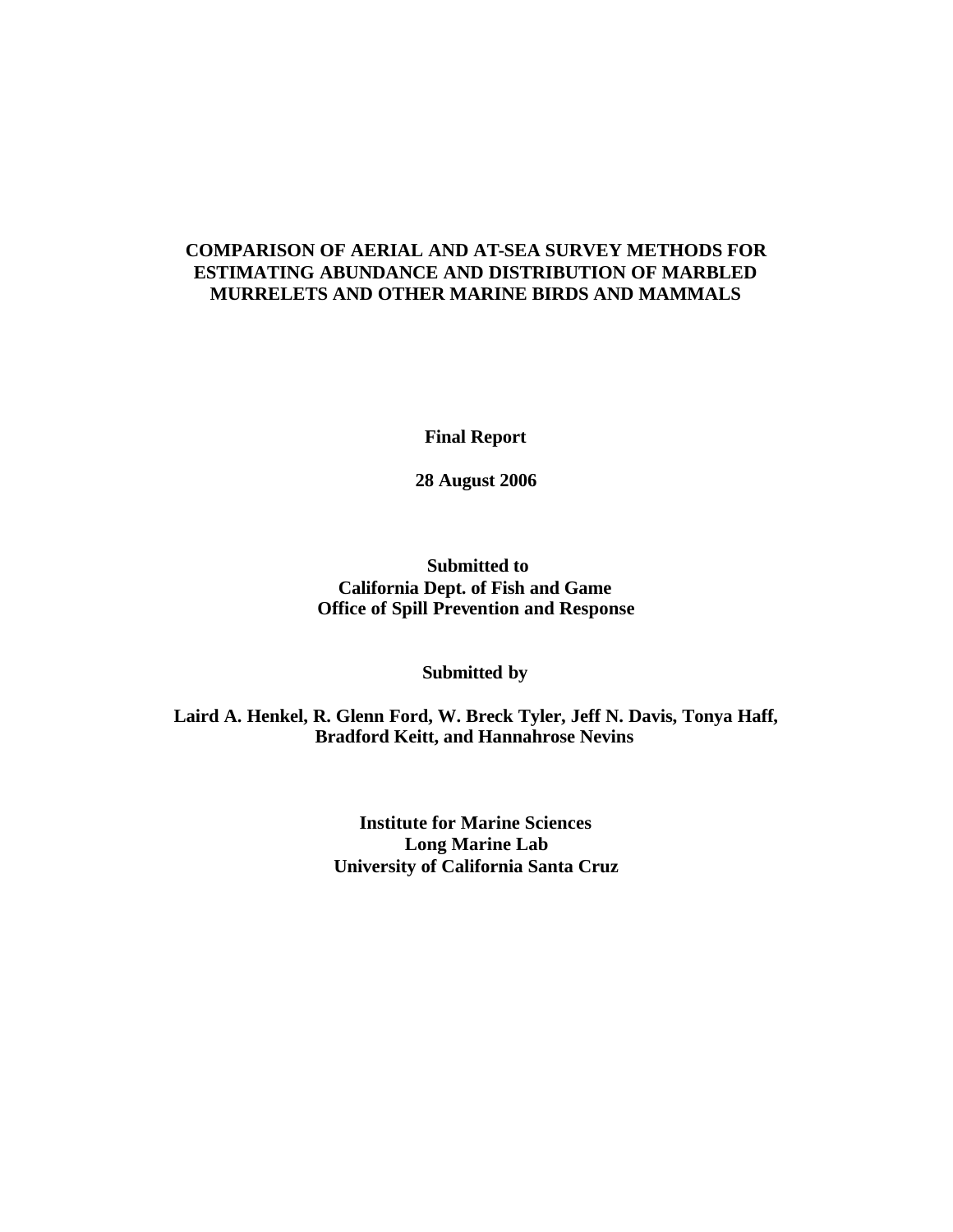### **PROJECT SUMMARY**

The use of aerial surveys is the primary method for assessing risk to marine birds and mammals from oil spills and for providing data for natural resource damage assessment. Relatively little information is available, however, on the accuracy of density estimates from aerial surveys and potential differences between such estimates from aerial and boat-based surveys. To address those issues, we conducted simultaneous aerial and boat-based surveys of marine birds and mammals, with a special emphasis on the Marbled Murrelet (*Brachyramphus marmoratus*), a small threatened seabird. We surveyed 45 8-km transects off Santa Cruz, California, over six days during the winter of 2005/2006. We found that density estimates of Western/Clark's Grebes (*Aechmophorus occidentalis/clarkii*) and all loons combined were significantly greater based on aerial surveys and that species richness per transect was significantly greater based on boat-based surveys. Density estimates for Marbled Murrelets from the two platforms were nearly identical, and there was no statistical difference between density estimates by platform for all birds combined or for other individual species. These results indicate that aerial surveys can provide accurate density estimates for Marbled Murrelets, and that for most species, density estimates from aerial surveys and boat-based surveys are comparable. However, for some species, boat avoidance may lead to biased density estimates from boat-based surveys. This study also provided important information on the winter distribution and abundance of Marbled Murrelets in the Monterey Bay area.

### **INTRODUCTION**

At-sea (boat-based) surveys for marine birds and mammals have been used since the early  $20<sup>th</sup>$ century to assess abundance and distribution patterns (Tasker et al. 1984). These surveys have an advantage over aerial surveys in that observers have more time to identify animals and data on biological and physical characteristics of the ocean can be collected concurrently. Aerial surveying, however, is an effective tool for surveying marine birds and mammals over large areas in a short amount of time. Aerial surveys have been used consistently for several decades to monitor marine bird and mammal distribution and abundance on the California continental shelf (e.g., Gebel and Miller 1984, Briggs et al. 1985a & 1985b, Dohl et al. 1986, Bonnell and Ford 1987, Briggs et al. 1987, Forney et al. 1995, Bonnell and Ford 2001, Lowry and Forney 2005). Aerial surveys are typically used in the event of oil spills to quickly assess resources at risk (RAR) and subsequently provide information for natural resources damage assessment (NRDA; Tyler et al. 2002).

Several previous studies have compared density estimates of birds and mammals from aerial and at-sea surveys. Briggs et al. (1985b) compared density estimates of seabirds from simultaneous aerial and ship-based surveys and found that densities from aerial surveys were three to four times greater than those from ship-based surveys. Additional comparisons conducted on a regional scale, using data from surveys that were not conducted simultaneously, revealed no significant difference between density estimates from the two platforms. More recently, Ford et al. (2004) compared density estimates of Common Murres (*Uria aalge*) and phalaropes (*Phalaropus* spp.) from aerial and boat-based surveys off central California, conducted during the same season but on different days. Density of Common Murres was similar between survey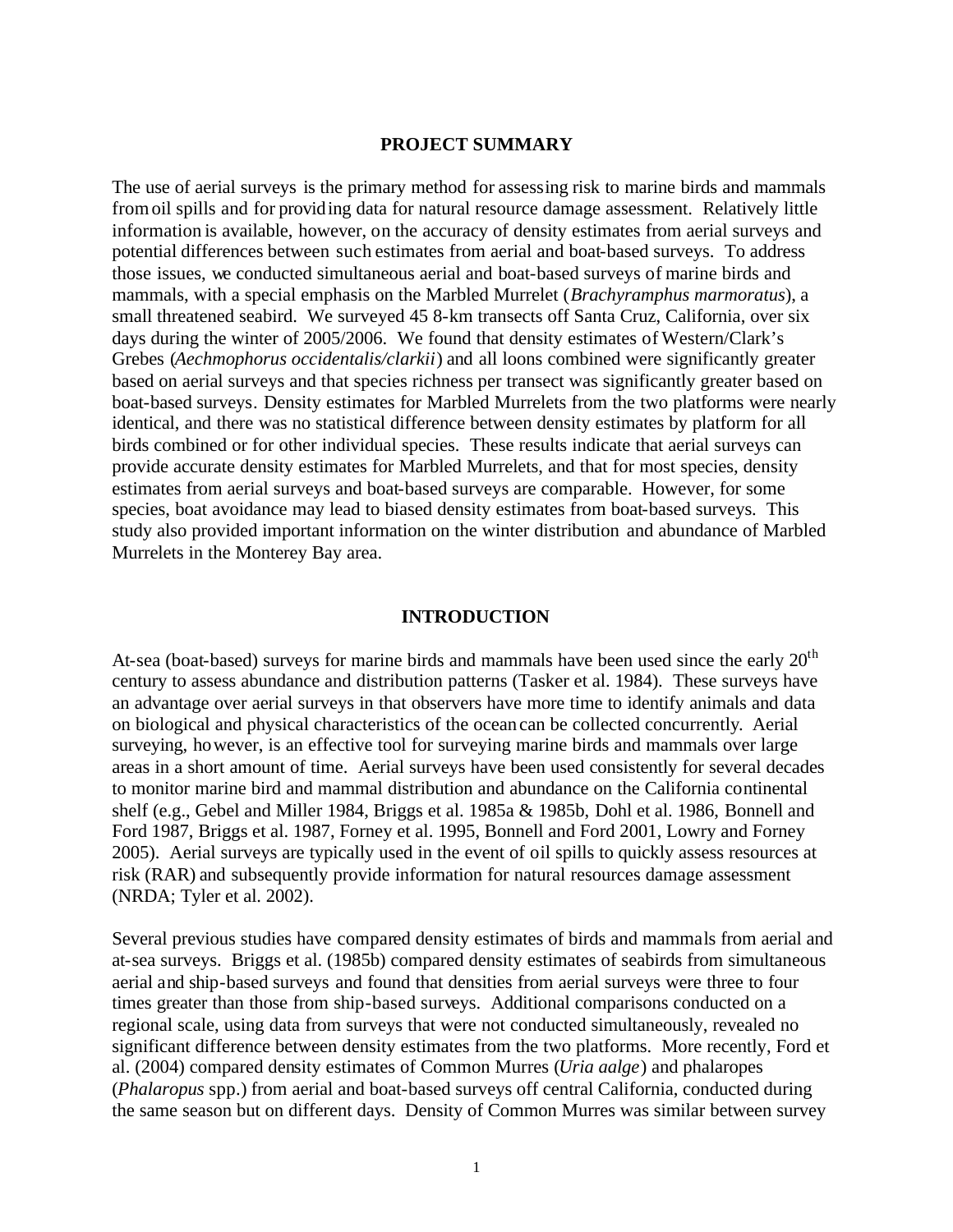platforms; density of phalaropes was greater from aerial surveys. For both taxa, zero counts within 10' x 10' (degrees latitude/longitude) cells were more common on boat-based surveys, and aerial surveys detected more large flocks of phalaropes. Both of these studies indicate that while density estimates derived from the two different methods may vary, the differences between the density estimates on a regional scale may be small relative to variability from other sources, such as season or location. Piatt et al. (1991) similarly compared data from simultaneous aerial and boat-based surveys for Marbled Murrelets (*Brachyramphus marmoratus*) in Southeast Alaska and found no statistical difference between density estimates based on the two techniques.

In contrast to these studies, Nysewander et al. (2005) conducted several studies using simultaneous aerial and boat-based surveys in Puget Sound and found that for most species aerial surveys resulted in density estimates less than 50% of those from boat-based surveys (although aerial density estimates for sea ducks were proportionally higher than for other species). Marbled Murrelet densities based on aerial surveys conducted during summer months were less than 40% of density estimates from boat-based surveys. These results were similar to other studies comparing aerial and boat-based surveys for waterfowl, in which aerial surveys resulted in lower density estimates (Stott and Olson 1972, Conant et al. 1988). Few data are available comparing marine mammal density estimates using aerial and boat-based surveys, but Bodkin and Udevitz (1999) compared aerial surveys of sea otters (*Enhydra lutris*) with shore-based counts and found that aerial strip transects detected  $0.52 - 0.72$  of the otters detected from shore.

The Marbled Murrelet is a small seabird that is federally-listed as Threatened south of Alaska and state-listed as Endangered in California. Marbled Murrelets breed in mature forests from the Alaska Peninsula south to the Santa Cruz Mountains in central California. At-sea, birds can occur regularly as far south as San Luis Obispo County, although the winter distribution of the species has not been well studied (Peery et al. in review). Population declines of Marbled Murrelets over the last several decades are thought to be due primarily to loss of suitable breeding habitat, but populations have also been negatively impacted by gill-netting and oil spills (Nelson 1997, McShane et al. 2004). An estimated 8,400 Marbled Murrelets were killed in the *Exxon Valdez* oil spill in Alaska, and the 1984 *Puerto Rican* and 1986 *Apex Houston* spills resulted in significant mortality of Marbled Murrelets in California (Carter and Kuletz 1995). More recently, Marbled Murrelets were impacted by the *New Carissa* spill in Oregon and the *Kure* and *Styvuysent* spills in California. Because of consistently declining populations, Marbled Murrelets are of extremely high concern to agencies and others involved in oil spill response, NRDA, and restoration.

Population estimates of Marbled Murrelets have traditionally been based primarily on data from at-sea surveys conducted nearshore during the breeding season (May through September). Considerable effort has been spent to determine the most precise methods for estimating abundance with boat-based surveys (Ralph and Miller 1995, Strong et al. 1995, Becker et al. 1997, Mack et al. 2002, Rachowicz et al. 2006). These studies have shown that Marbled Murrelets are typically found in highest densities between 400 m and 1500 m from shore but can sometimes occur more than 2 km from shore. The Marbled Murrelet technical committee of the Pacific Seabird Group is currently in the process of refining at-sea survey methods. The current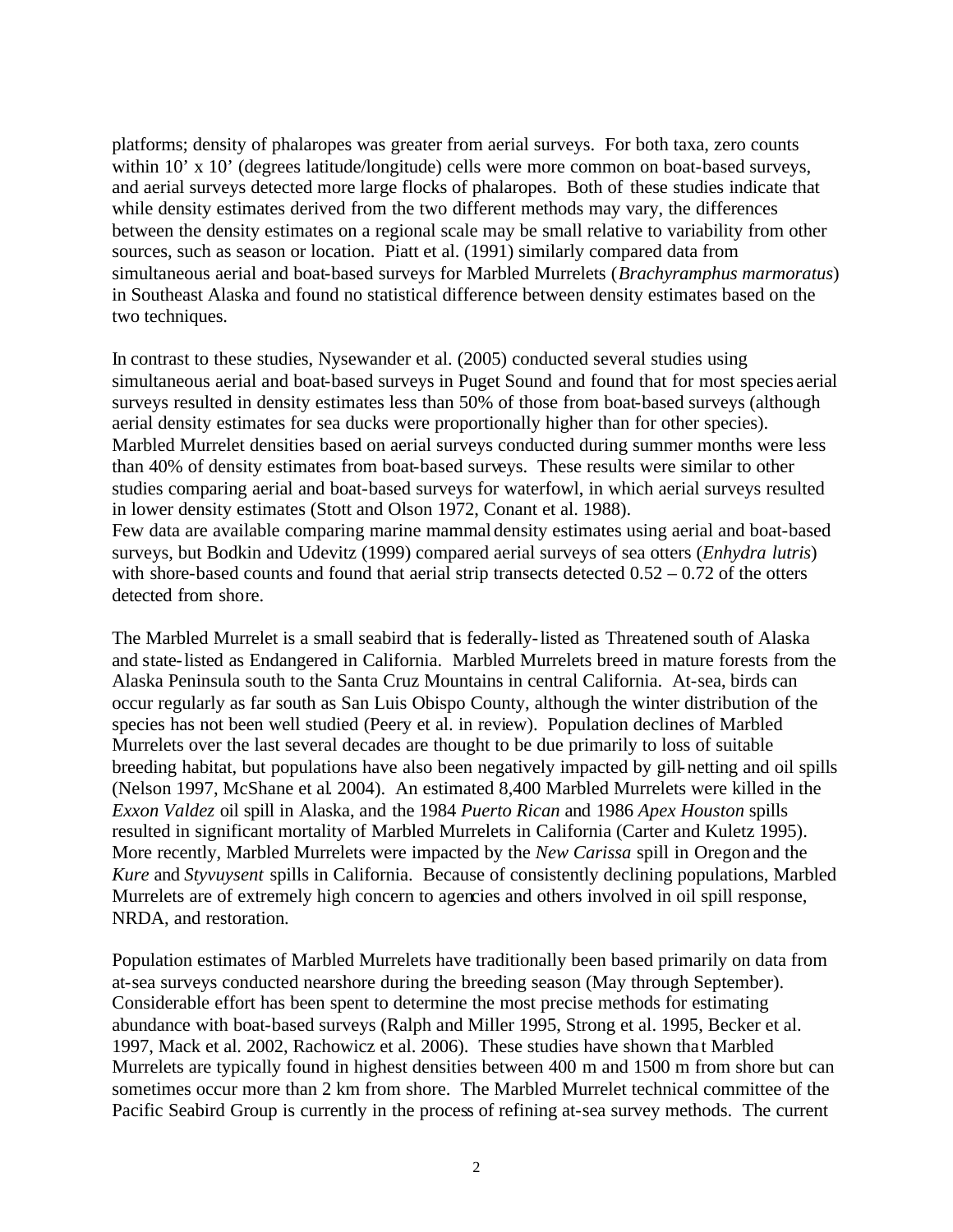protocol for at-sea surveys within the area covered in the Northwest Forest Plan (Washington to Northern California) calls for line transects to be conducted in 4 km lengths at random distances from shore, between 400 m and 2 km from shore. Rachowicz et al. (2006) found that both this scenario and zig-zag surveys from 500 m to 1500 m offshore resulted in high power to detect population declines. Line transects use distance sampling, in which distance to each sighting from the track line is estimated, and models are developed using DISTANCE software (Buckland et al. 1993) to generate more precise density estimates.

Marbled Murrelets, which are among the smallest diving birds off California, may be difficult to detect from a fast-moving plane, particularly if viewing conditions are less than ideal. Few studies have attempted to assess the accuracy of aerial surveys for Marbled Murrelets. Varoujean and Williams (1995) conducted a cursory test of aerial survey methods using murrelet decoys on flat water. They found that observers on the non-glare side of the plane missed 9-30% of the decoys, but there were problems in the layout of the trials, and density was substantially greater than that expected in nature. As noted above, Piatt et al. (1991) found no difference between density estimates from boat-based and aerial surveys conducted during the breeding season in Southeast Alaska.

Because aerial surveys are used extensively during oil spills, it is important to assess the accuracy of density estimates generated from aerial surveys, particularly for species of concern, such as the Marbled Murrelet. In this study, our primary objective was to assess the effectiveness of aerial surveys for Marbled Murrelets and other marine birds and mammals.

### **METHODS**

#### *Survey Methods*

Aerial and at-sea surveys were conducted on six days during winter 2005/2006 in Monterey Bay, California. Surveys were conducted on 6 December 2005 and 17 January, 24 January, 8 February, 21 February, and 8 March 2006. Wind conditions ranged from Beaufort 0 (calm) to Beaufort 3 (small whitecaps forming).

On each survey day, simultaneous aerial and boat-based surveys were conducted. Several different 8-km long transects were surveyed parallel to shore in northern Monterey Bay, California, spaced at 200 m intervals (Fig. 1). Transects surveyed varied by day and survey platform; the aerial survey team surveyed all transects surveyed by the boat-based team plus several additional transects each day (Fig. 1 & 2). The aerial team also conducted several ad-hoc surveys extending farther offshore to assess the offshore extent of Marbled Murrelet occurrence.

For aerial surveys, a Partennavia Observer aircraft was used, flown at a speed of 145 km/hr (90 kts) and an altitude of 60 m (200 ft). Trained observers on either side of the plane conducted strip transect surveys, recording all sightings of Marbled Murrelets and other marine birds and mammals within 75 m, for a combined strip width of 150 m. Because the strip directly under the plane was not surveyed, the total width of the area surveyed was >200 m, considerably wider than the area surveyed from the boat (see below). Observers each had  $> 2$  years experience estimating a 75 m transect at this altitude. Each observer calibrated his or her strip width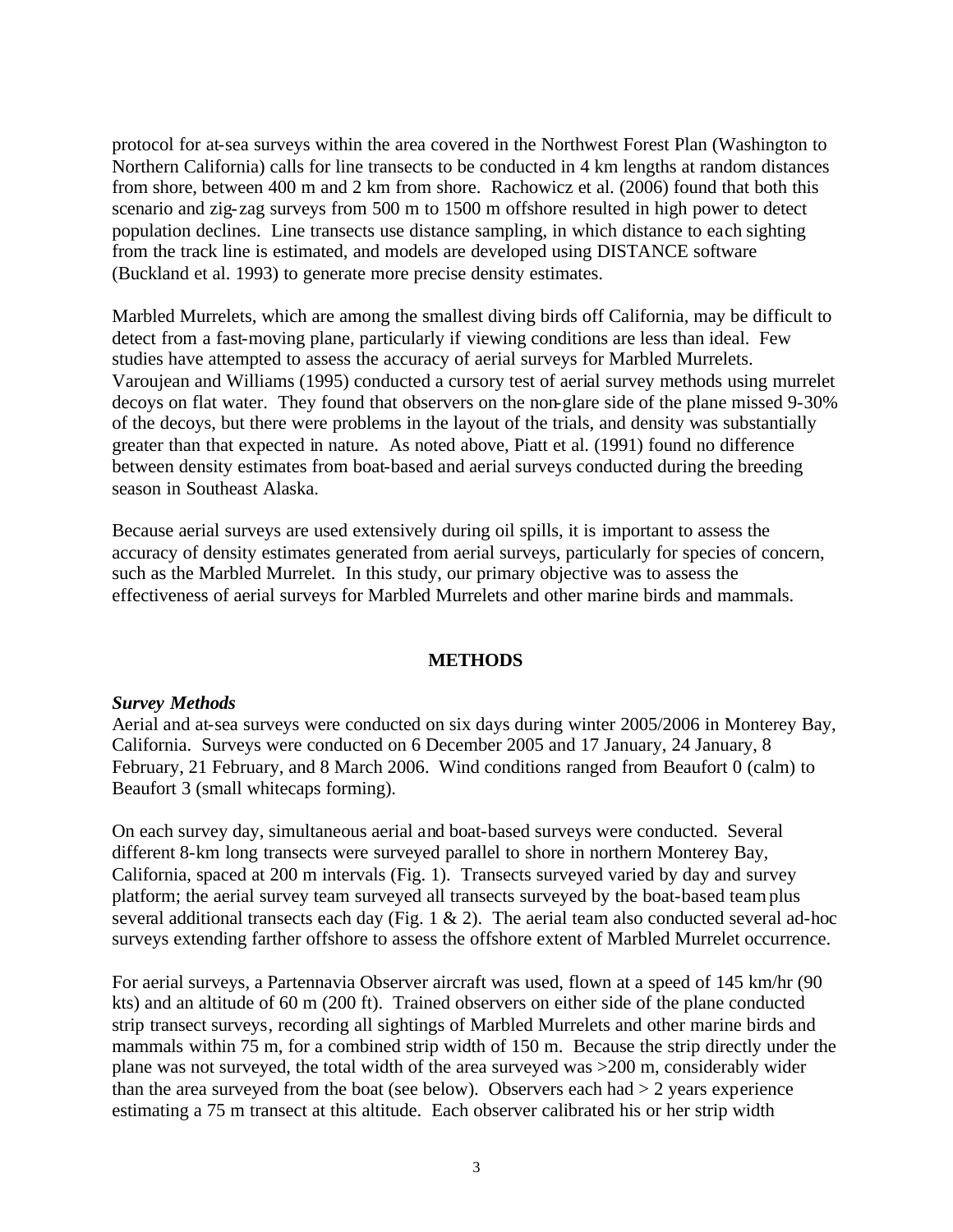estimate using a clinometer. Time-referenced sighting data for all bird and mammal species were recorded on hand-held recorders.

Boat-based surveys were conducted from a 9 m (30 ft) boat, the *R/V Sheila B*. Two observers sat on an observation platform with eye-level approximately 3.5 m off the water. Trained observers conducted line transects for Marbled Murrelets and harbor porpoises (*Phocoena phocoena*). Perpendicular distance off the trackline was estimated visually. Before each survey, surveyors calibrated distance estimation using a laser rangefinder on objects (e.g., buoys) at a variety of distances. All other birds and mammals were recorded within a 100-m strip transect (50 m on either side of the boat). Time-referenced sighting data were recorded on hand-held recorders.

## *Data Processing and Analyses*

Aircraft and boat position and time were recorded using GPS units linked to onboard computers running dLOG software (Ford 1999). dLOG records times and positions at user-defined intervals (e.g., 5 s) and provides an instantaneous display of aircraft/boat position relative to the coastline and other geographic or biological features. Transects were programmed into dLOG prior to surveys to assist with navigation. The position of animal sightings was estimated by interpolation, assuming straight transects at a constant speed over each 5-second interval. Survey data were processed and placed in a standard format compatible with CDAS (Bonnell and Ford 2001), ArcView, and other GIS mapping software.

For each transect, densities of each species of bird and mammal were estimated from aerial and boat-based surveys. For strip surveys (aerial surveys and boat-based surveys for most species), density was estimated as the number of animals multiplied by the area surveyed (e.g., 8 km x 100 m strip width  $= 0.8 \text{ km}^2$ ). No compensation was made for potential bias associated with counting birds in flight (Spear et al. 1992). For boat-based surveys, densities of Marbled Murrelets and harbor porpoises were estimated using DISTANCE 5.0 software (Buckland et al. 1993). Using this program, we tested a variety of curves to model the decrease in detectability with increasing distance and chose the model with the best fit based on the lowest Akakike's Information Criterion (AIC) value. DISTANCE 5.0 uses this curve to determine the effective strip width (ESW). All missed detections inside the ESW equal the number of observed detections outside the ESW, meaning that density estimates using all observed data, and a sample area based on the ESW, represent 100% actual density (based on 100% detectibility on the track line). For optimal accuracy with boat-based data, we developed two density models for Marbled Murrelets based on viewing conditions (fair/good, or very good/excellent), and the model providing the lowest AIC value for each category was chosen for surveys with that viewing condition.

For density estimates using distance sampling, data were truncated at 100 m and binned into five categories (0-20 m, 20-40 m, etc.). Density estimates for Marbled Murrelets under fair/good conditions were based on a uniform curve with one cosine adjustment ( $n = 84$  sightings; Fig. 3). Effective strip width (ESW) was  $67.8$  m (95% CI = 55.9-89.2 m). Under very good/excellent conditions, density estimates for Marbled Murrelets were based on a hazard-rate curve with one cosine adjustment (n = 128; Fig. 3). ESW was  $86.2$  m (95% CI = 76.8-96.7 m). Density estimates for harbor porpoises were based on a uniform distribution with one cosine adjustment  $(n = 52; Fig. 3)$ . Because of the relatively low number of sightings, density estimates for harbor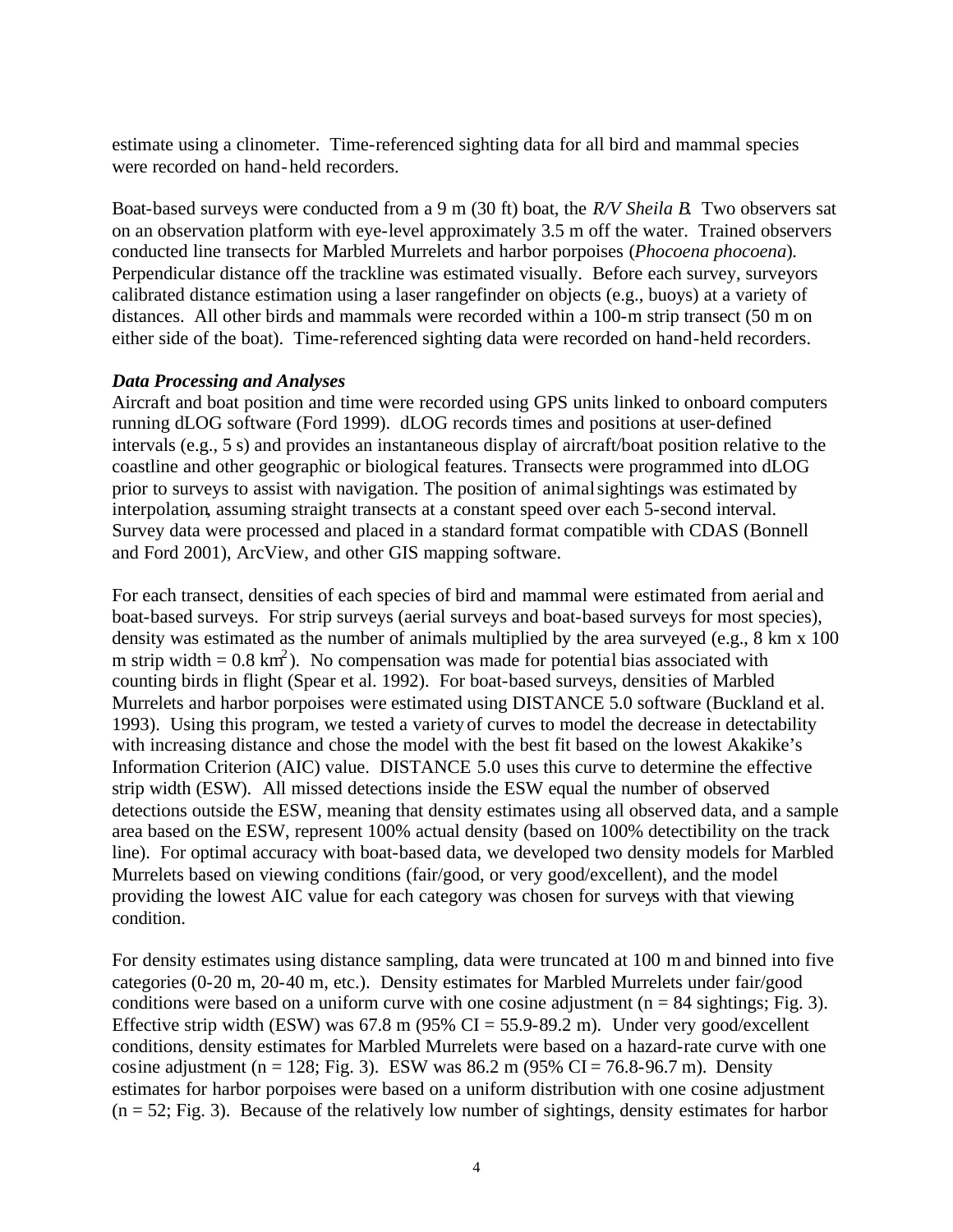porpoises were not estimated separately based on viewing conditions. ESW was 65.9 m (95% CI  $= 52.1 - 83.4$  m).

For comparisons of the two survey methods, 45 individual samples of paired surveys were available (although for comparisons, surveys on which zero animals were detected on both surveys were not used). To test for effects of platform and viewing conditions, factorial analysis of variance (ANOVA) tests were used, with date and platform (as well as the interaction of date and platform) as the independent variables. These tests were conducted on density estimates for Marbled Murrelets, density estimates for all birds, and species richness (the number of species recorded per transect). Density estimates from aerial surveys were generated independently using all data from both observers (regardless of glare conditions) and data only from observers with less than 30% glare (typically only one side of the plane). Data were tested for normality using the Kolmogorov-Smirnov test. For analyses that included aerial surveys for Marbled Murrelets including the glare side of the plane, data were log transformed to achieve normality. Variances were not always equal, but ANOVA is robust with respect to heteroscedastity.

For seven other of the most abundant taxa observed, data were not always sufficient to conduct analysis by date and platform (e.g., that taxa was not observed on a given date). In addition, variances were not equal for most data sets. For these taxa, non-parametric randomization tests were used to compare density estimates from paired boat-based surveys and aerial surveys. Randomizations were run 10,000 times in which the two data sets were combined and shuffled and re-assigned to two random data sets; each time the sum of the differences between paired surveys was calculated. Sums of differences between actual data sets were considered significantly different if they were greater than or less than 2.5% of the random differences (2 tailed alpha  $= 0.05$ ). Again, density estimates from all aerial data as well as data excluding the sunny side of the plane were used.

In addition, regressions were run of density estimates from aerial data against boat-based data. Quadratic regressions were calculated using the Marquardt-Levenberg algorithm (Marquardt 1963) as implemented in SigmaPlot 10.0.0.54. Results of the quadratic regression analysis should be interpreted with care since datasets for most species did not meet the regression criteria of normality and constant variance (Table 1).

### **RESULTS**

## *Comparisons Among Survey Platforms*

For all multifactor analyses, there were no significant interactions of date and platform (Table 1). This indicates that variable viewing conditions on different dates did not affect the relative differences between density estimates from the two platforms. As noted above, most species did not meet the criteria of normality and constant variance for parametric tests. For the two taxa that met these criteria, BRCO and all loons (LOON), the regressions were not significant (Table 1). Significance of the other regressions should be viewed with caution.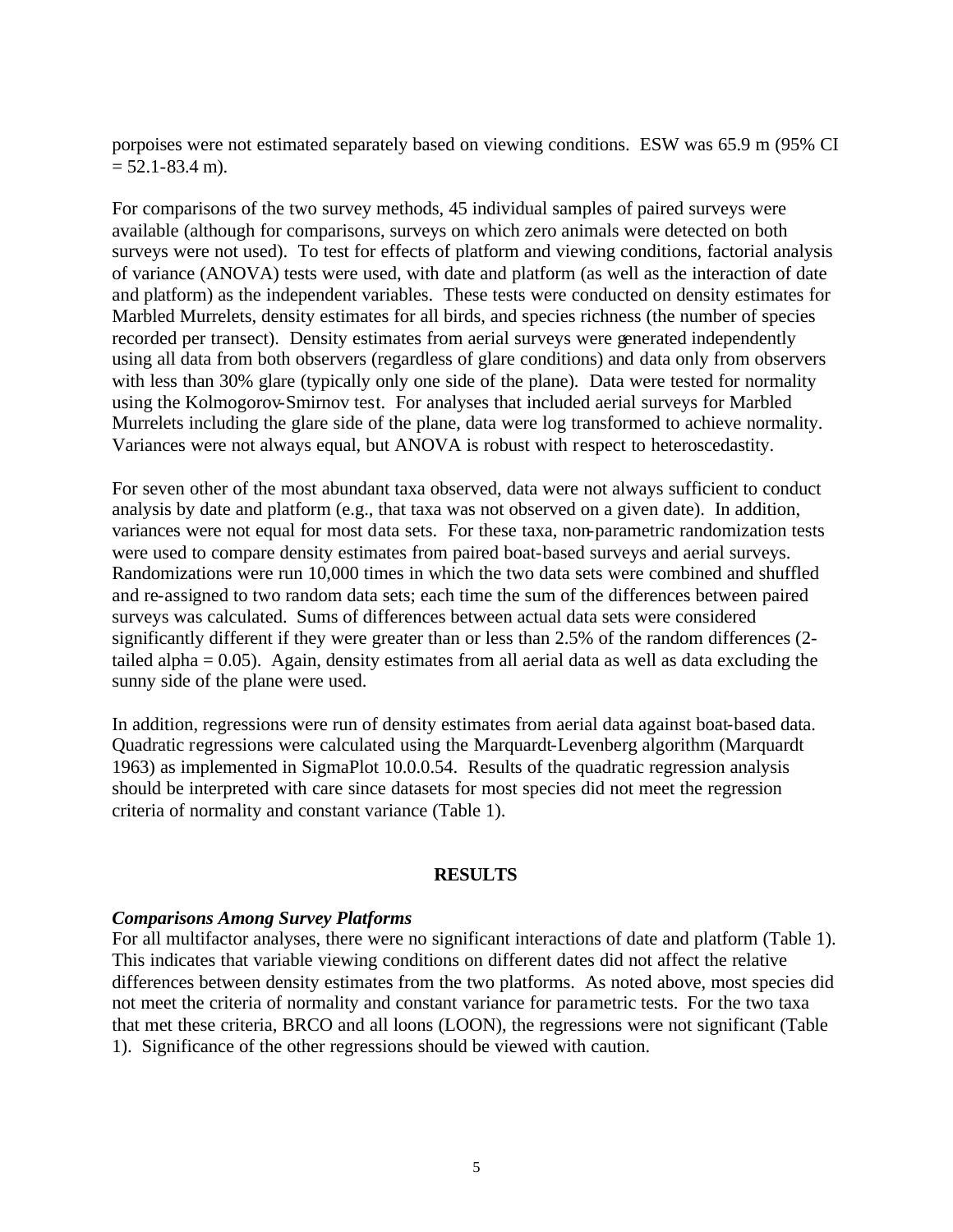## All Birds

There were no significant differences in density estimates by platform type or by day for all birds combined (Table 1; Figure 4). However, based on the regression analysis, aerial surveys resulted in substantially greater density estimates, particularly when higher numbers of birds were involved (Figure 9). Many transects had densities of less 50 birds/ $km^2$  recorded from either platform. If aerial and boat-based surveys resulted in similar density estimates, we would expect a 1:1 correspondence of data (as indicated by red dashed lines on Figures 9-12). At low densities (>50), the 95% confidence interval encompassed the expected 1:1 ratio. However, at higher densities, density estimates from aerial surveys were more than three times greater than those from boat surveys.

## Species Richness

Species richness (the number of individual species or taxa identified on each survey) was significantly greater on boat-based surveys than on aerial surveys with data from the glare side of the plane excluded (Table 1, Figure 5). There was no significant difference between platforms when all aerial data were used. The difference between platforms was expected, given the greater amount of time available to observers on the boat to identify individual birds, and the ability to use binoculars if needed. There was also a difference in richness among dates.

## Marbled Murrelet

For Marbled Murrelet, there were no significant differences in density estimates by platform type or by day (Table 1; Figure 4). The regression analysis indicated that density estimates from aerial and boat-based surveys were very similar (Figure 9). Marbled Murrelet, in fact, was the only species for which the expected 1:1 ratio of air to boat surveys fell entirely within the 95% confidence intervals for the observed regression.

# Gulls

Gulls included (in order of abundance) California Gull (*Larus californicus*), Western Gull (*Larus occidentalis*), Bonaparte's Gull (*Larus philadelphia*), Heermann's Gull (*Larus heermanni*), Mew Gull (*Larus canus*), Glaucous-winged Gull (*Laurus glaucescens*), Herring Gull (*Larus argentatus*), Black-legged Kittiwake (*Rissa tridactyla*), Thayer's Gull (*Larus thayeri*), Ringbilled Gull (*Larus delawarensis*), and unidentified gulls. For all gulls combined, density estimates from aerial surveys did not differ significantly from boat-based surveys (Table 2, Figure 5). However, density estimates from all aerial surveys were very close to being significantly greater than boat-based surveys (Table 2). As with all birds combined, the regression for gull densities from aerial and boat-based surveys indicated that at densities greater than about 20 birds/ $km^2$ , aerial surveys recorded substantially greater densities (Figure 10). Overall, aerial surveys resulted in densities approximately three times greater than those from boat-based surveys.

## Western/Clark's Grebe

Because of difficulties involved in identifying these species from a moving platform, data for Western Grebes (*Aechmophorus occidentalis*) and Clark's Grebes (*A. clarkii*) were combined. Density estimates from aerial surveys were significantly greater than those from boat-based surveys (Table 2; Figure 6). Similarly, regression analysis showed that the expected 1:1 ratio of aerial and boat-based densities overlapped with 95% confidence intervals for the observed ratio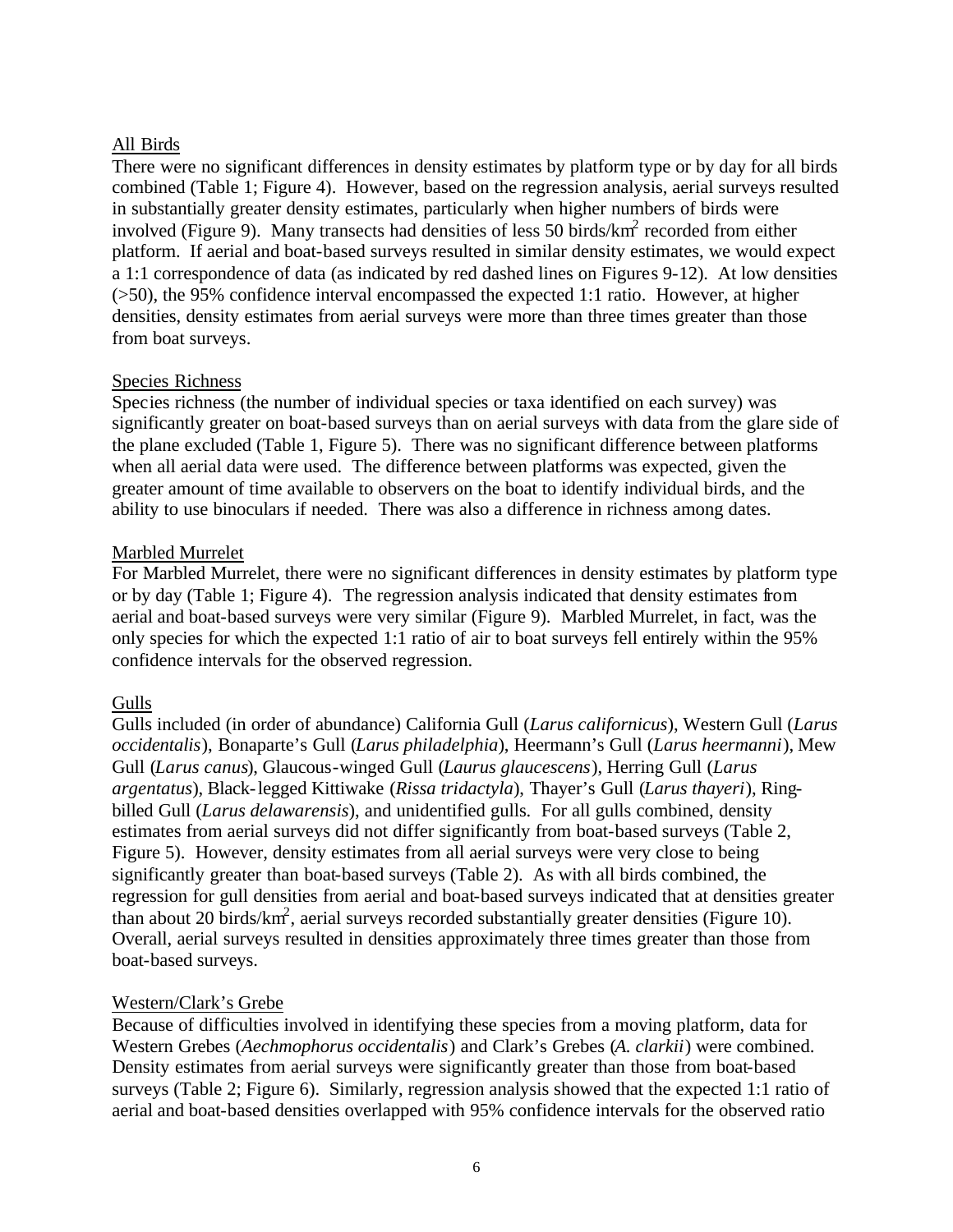only at very low densities (Figure 10). The shape of the curve for observed data suggest a decline in densities from aerial surveys when high numbers of grebes occurred, but this decline is based on a single data point and therefore not likely to represent a real trend.

## Brandt's Cormorant

Density estimates for Brandt's Cormorant (*Phalacrocorax penicillatus*) did not differ significantly between platforms (Table 2; Figure 6). However, density estimates from aerial surveys in which data from the glare side of the plane were excluded were very close to being significantly less than density estimates from boat-based surveys (Table 2). Regression analysis also indicated that boat-based surveys resulted in greater densities than aerial surveys (Figure 11). The expected 1:1 ratio is encompassed with the 95% confidence interval for observed data only at densities less than 4 birds/ $km^2$ . There is considerable dispersion of the observed data for this species, resulting in larger confidence intervals. Based on this dispersion, the shape of the trendline for the observed data should be viewed with skepticism.

## Surf Scoter

Density estimates for Surf Scoter (*Melanitta perspicillata*) did not differ significantly between platforms (Table 2; Figure 7). Regression analysis indicated that boat-based surveys resulted in greater densities than aerial surveys, but the data are too variable to draw concrete conclusions about this relationship (Figure 11).

## Loons

Loons included Pacific Loon (*Gavia pacifica*), Common Loon (*G. immer*), and Red-throated Loon (*G. stellata*). Density estimates from boat-based surveys were significantly less than those from aerial surveys in which data from the glare side of the plane were excluded (Table 2; Figure 7). Regression analysis indicated that aerial survey density estimates were quite similar to those from boat-based surveys (Figure 11). The expected 1:1 ratio fell within 95% confidence intervals at densities greater than 2 birds/ $km^2$ . However, the data are again highly variable, and this relationship should be viewed with caution.

## Sea Otter

Density estimates for sea otter (*Enhydra lutris*) did not differ significantly by survey platform (Table 2; Figure 8). Regression analysis indicated that boat-based surveys detected more sea otters than aerial surveys at higher densities (Figure 12), but the lack of correspondence between ship and air density estimates limits the strength of this relationship.

## Harbor Porpoise

There was no significant difference between densities from either type of boat-based survey and either type of aerial survey (Table 2; Figure 7). Density estimates from aerial surveys in which all data, regardless of glare, were used, were more than three times greater than estimates from standard aerial surveys, but this difference was not significant (t-test;  $P = 0.35$ ; Figure 8). Regression analysis indicated that boat-based surveys detected more harbor porpoises than aerial surveys, but this trend is based heavily on one survey with high densities from both platforms. The distance detection function (Figure 3) indicated potential boat avoidance by this species, based on the lower than expected detection at less than 20 m.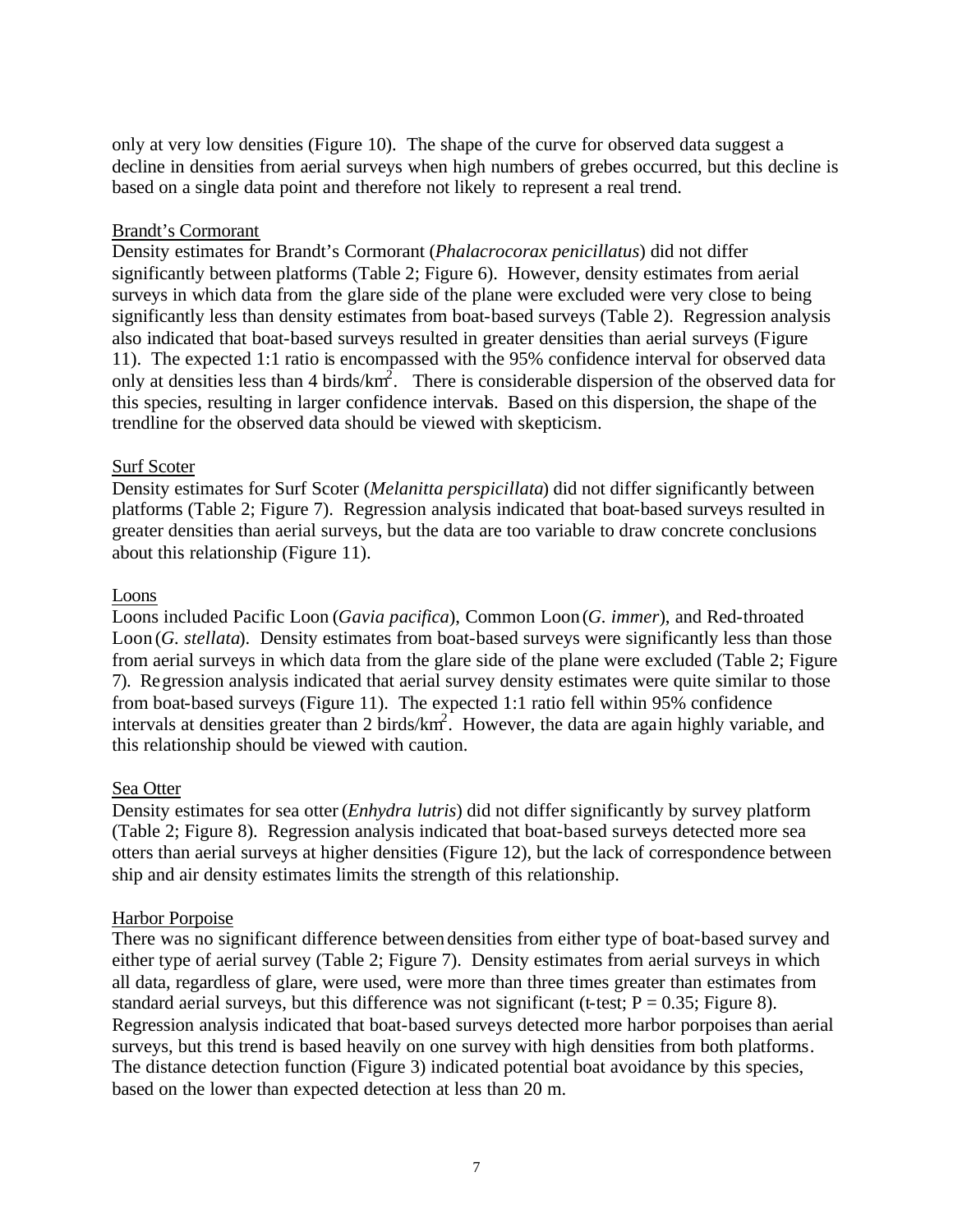### *Marbled Murrelet Abundance*

The main focus of this study was to compare density estimates for Marbled Murrelets and other birds and mammals from aerial and boat-based surveys. However, valuable new data were collected on Marbled Murrelet distribution and abundance in the study area. Abundance of Marbled Murrelets in the area off Santa Cruz was greater than we expected. Extrapolating densities from aerial surveys (using all data, regardless of glare) to generate abundance estimates for the survey area off Santa Cruz (from 200 m to 4 km offshore), we estimated a maximum daily abundance of 275 Marbled Murrelets (Table 3). This does not include additional birds in the eastern portion of the study area. In addition to occurring in unusually high densities, Marbled Murrelets in this area occurred farther offshore than we expected, up to 4 km from shore (Figure 13).

#### **DISCUSSSION**

### *Survey Methodology*

Density estimates for most species, including Marbled Murrelet, were not significantly different based on aerial or boat-based survey data. The tight correspondence between Marbled Murrelet density estimates from the two platforms is likely due to 1) the use of line transect methodology on boat-based surveys for this species, and 2) the relatively even distribution of this species in the study area. Line transect methods provided accurate density estimates from boat-based surveys. Strip transects were used for other bird species, potentially resulting in biased density estimates if birds were missed in the outer portion of the transect strip (density estimates would be lower than they should be; Becker et al. 1997). Compared to other bird species, Marbled Murrelets were relatively evenly distributed throughout the study area in small groups, typically pairs. For species that occurred in larger flocks, such as grebes and gulls, the movement of flocks into or out of the study area between paired surveys probably affected the correspondence of density estimates for these species from the two platforms. In addition, very large flocks of some species required estimation of numbers of birds on-transect rather than direct counts.

Our results for Marbled Murrelet are consistent with those of Piatt et al. (1991), who also found no significant difference between density estimates for Marbled Murrelets from aerial and boatbased surveys. Their methods varied slightly from ours: they conducted their study during the breeding season, when birds were in alternate brown plumage, which could have affected visibility of birds from both boat and plane, and they conducted their aerial surveys at an altitude of only 35 m, with a combined strip width of 200 m, potentially resulting in missed birds from the margins of the aerial survey. Both that study and ours were conducted in fairly calm water (primarily less than Beaufort 3). Both aerial surveys and boat-based surveys may fail to detect some Marbled Murrelets in more severe weather. These studies indicate that aerial and boatbased surveys for Marbled Murrelets are comparable both during the breeding season and during winter. Visibility of juvenile Marbled Murrelets is likely to be similar to adults in winter, based on similar plumage, but it is not known how behavior of juveniles might affect detectibility. For example, juveniles could respond to boats more than to planes, biasing boat-based surveys but not aerial surveys. Because annual productivity estimates based on boat-based surveys are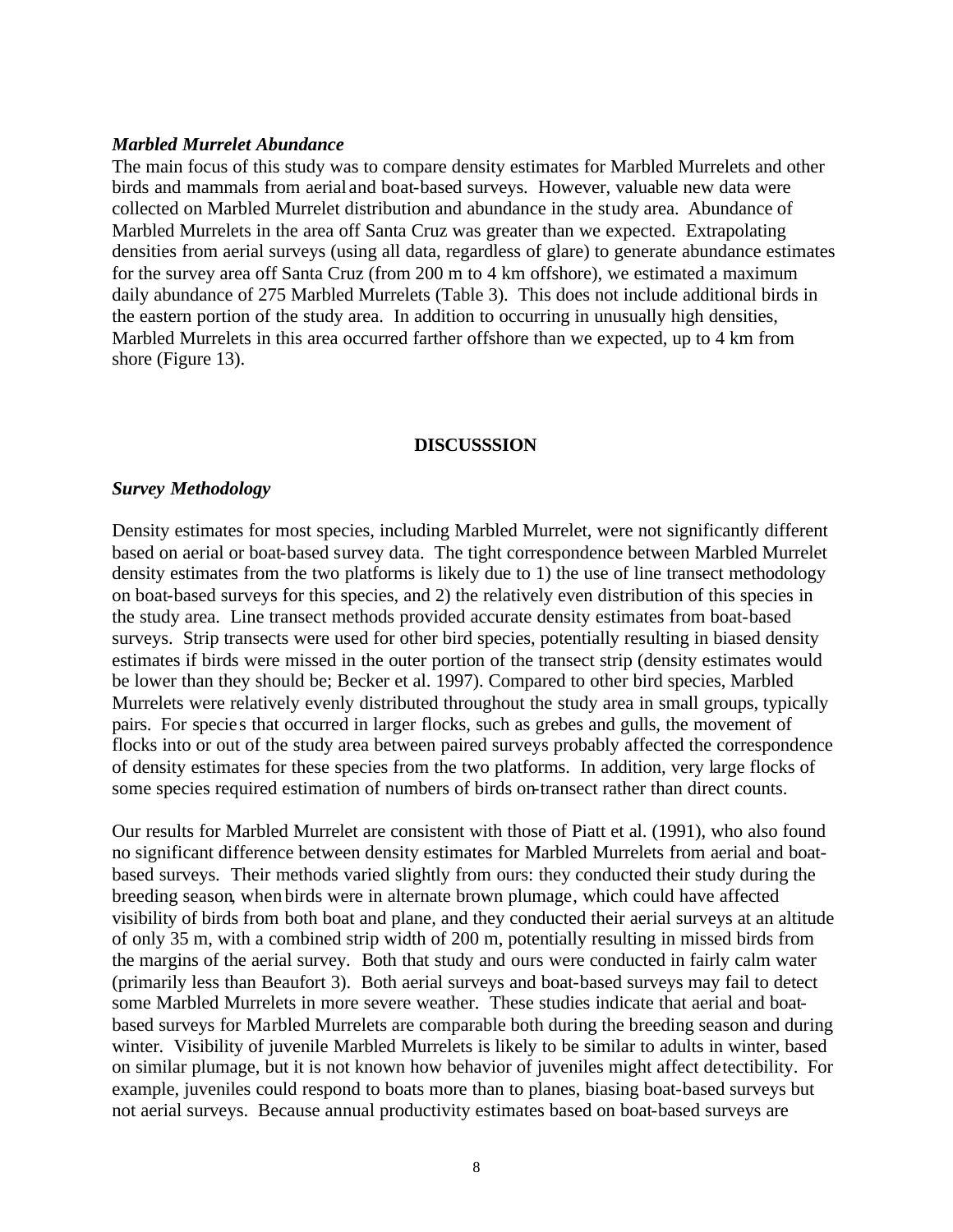important in determining population trends for this species, this topic may deserve further investigation. Our results contrast with those of Nysewander et al. (2005), who found that aerial surveys detected less than 40% of the Marbled Murrelets observed on boat-based surveys. Their methods were similar to ours, although boat-based surveys used a 200 m strip width, and they used a Beaver aircraft that was considerably louder than the Partenavia that we used. It is not clear why densities in that study were consistently lower based on aerial surveys than on boatbased surveys, although the louder aircraft may have resulted in aircraft avoidance.

Our study indicated that there was little difference between density estimates generated from boat-based strip transects and boat-based line transects or between estimates from aerial strip surveys using the full 150 m strip regardless of glare and aerial strip transects using data only from the 75 m strip on the non-glare side of the plane. Becker et al. (1997) found that density estimates based on line transects from boats were significantly greater than concurrent 100 m strip transects from boats. The lack of a significant difference in density estimates between line transects and strip transects in our study indicates that few Marbled Murrelets within 50 m of the boat (for a combined 100 m strip transect) were missed, whereas Becker et al. (1997) apparently missed some detections within this strip. This difference can be explained by the higher viewing platform we used, potentially calmer viewing conditions (their study was in the more exposed Año Nuevo Bay), or the brighter basic plumage of the birds during winter (their study was conducted during summer, when Marbled Murrelets are brown).

Density estimates from aerial surveys were significantly greater than those from boat-based surveys for Western/Clark's Grebe, and loons. In addition, regression analyses indicated that for all birds combined and for all gulls combined, density estimates from aerial surveys were greater than those from boat-based surveys when abundance of these birds was greater (for other species, regression data were too variable to draw firm conclusions). These results are consistent with those of Briggs et al. (1985b), who reported higher density estimates from aerial surveys than from boat-based surveys, and Ford et al. (2004), who found that aerial surveys detected more large flocks of phalaropes than did boat-based surveys. The discrepancy between density estimates from the two platforms could be due to: 1) differences in observation skills of individual observers, 2) incorrect estimation of strip corridor width, 3) incorrect estimation of flock size of large flocks, 4) different behavioral responses of birds and mammals to the two platforms, or 5) better visibility of animals from the air than from the water. We hypothesize that the first three explanations are not valid. Other researchers have noted individual observer bias in seabird surveys (Van der Meer and Camphuysen 1996, Mack et al. 2002, Spear et al. 2004), but observer configuration varied by survey in our study. All observers were well trained in survey techniques, and the trend toward greater density estimates from aerial surveys was not consistent among species. In addition, it is not likely that movement of animals into or out of a transect between surveys is responsible for this difference since this movement would not result in a consistent trend of greater abundance from one platform over the other.

We hypothesize that the observed differences were based on avoidance of the boat or different detectibility from the two platforms (e.g., based on plumage characteristics from above rather than from an oblique angle). Because of the high speed of the aerial surveys, birds and mammals generally have very little time to react to the approaching plane. In contrast, animals may avoid a relatively slow moving boat. We observed loons taking off from the water several hundred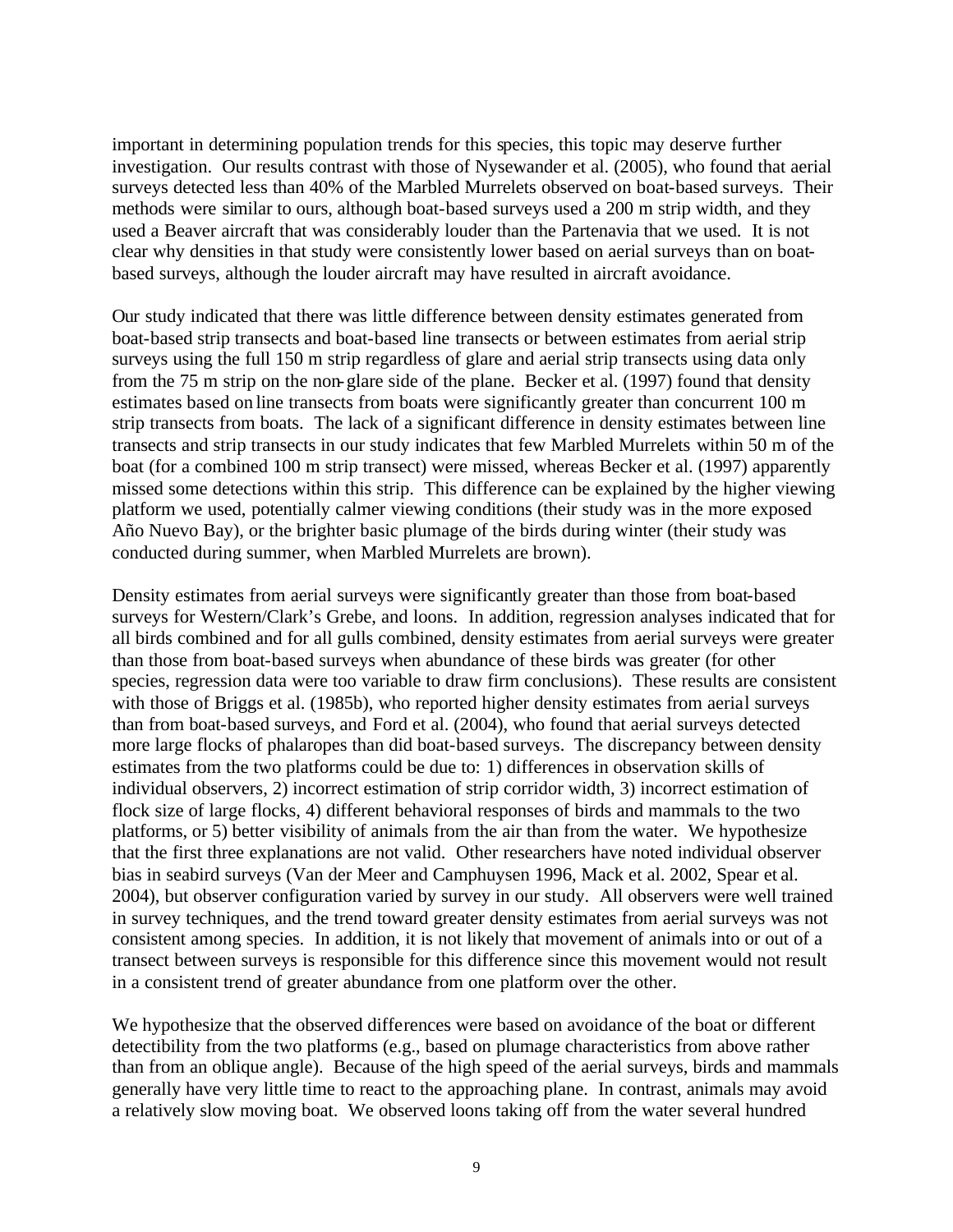meters in advance of the approaching boat, and grebes often dove in response to the boat. Briggs et al. (1985b) also noted loons avoiding the research boat. Although we had slightly higher density estimates for sea otters from boat-based surveys, Udevitz et al. (1995) found that otters avoided boat-based surveys, affecting density estimates from boats. Similarly, our detection function for harbor porpoise (Figure 3) indicated possible boat avoidance by this species. For diving animals, there is also the possibility that animals would not be detected during normal foraging dives (Laake et al. 1997, Slooten et al. 2004, Lowry and Forney 2005). This potential bias could explain our observed but non-significant trend toward greater densities for marine mammals from the boat than from the plan, since aerial observers had much less time in which to make observations at a given location.

While we expected to be able to "correct" aerial survey estimates for Marbled Murrelets based on "true" density derived from boat-based distance sampling, this study suggests that surveys from these two platforms result in very similar density estimates, and no correction is needed. For Western/Clark's Grebe and loons, however, aerial surveys appear to be more accurate than boat-based surveys, probably due to boat avoidance by these species. Results for all birds combined and for all gulls indicate that further testing is warranted to determine the effect of flock size on density estimates from both platforms. Although more data would be required to develop correction factors for boat-based surveys or aerial surveys, this study indicates that for some species, these corrections would be based on non-linear relationships.

It should be noted that the density estimates from boat-based surveys may vary based on survey platform and transect width, and the relationships we observed between density estimates from the two platforms may not apply in other situations. The boat used in this study is of a size not typically used for surveys of marine birds. Smaller skiffs are often used for Marbled Murrelet surveys, and pelagic surveys are often conducted from much larger research vessels, with considerably wider transect widths. With larger transect widths, boat avoidance may be less of an issue.

Overall, the results of this study indicate that density estimates from aerial and boat-based surveys are comparable. Although density estimates of Western/Clark's Grebes and loons were significantly greater from aerial surveys, these differences may be relatively unimportant with respect to natural variability in abundance of these species and variability of density estimates from either platform based on the clumped distribution of these species. Similarly, other researchers have assumed that the difference in density estimates from surveys conducted on different platforms may be small relative to variability based on location or day (Briggs et al. 1985b, Ford et al. 2004). Based on these results, aerial surveys are an efficient and potentially more accurate method for estimating abundance and distribution of marine animals.

### *Marbled Murrelet Abundance and Distribution*

The area off Santa Cruz has previously been identified as an area used seasonally by Marbled Murrelets (L. Henkel unpubl. data, Peery et al. in review, Becker and Beissinger 2003), leading to our choice of that site for this study. However, we did not expect the consistently high abundances we observed here. We observed somewhat lower abundances along the sandy beaches of northern Monterey Bay than did previous researchers (Henkel 2004; Peery et al. in review); thus the greater abundance off Santa Cruz may have represented a small-scale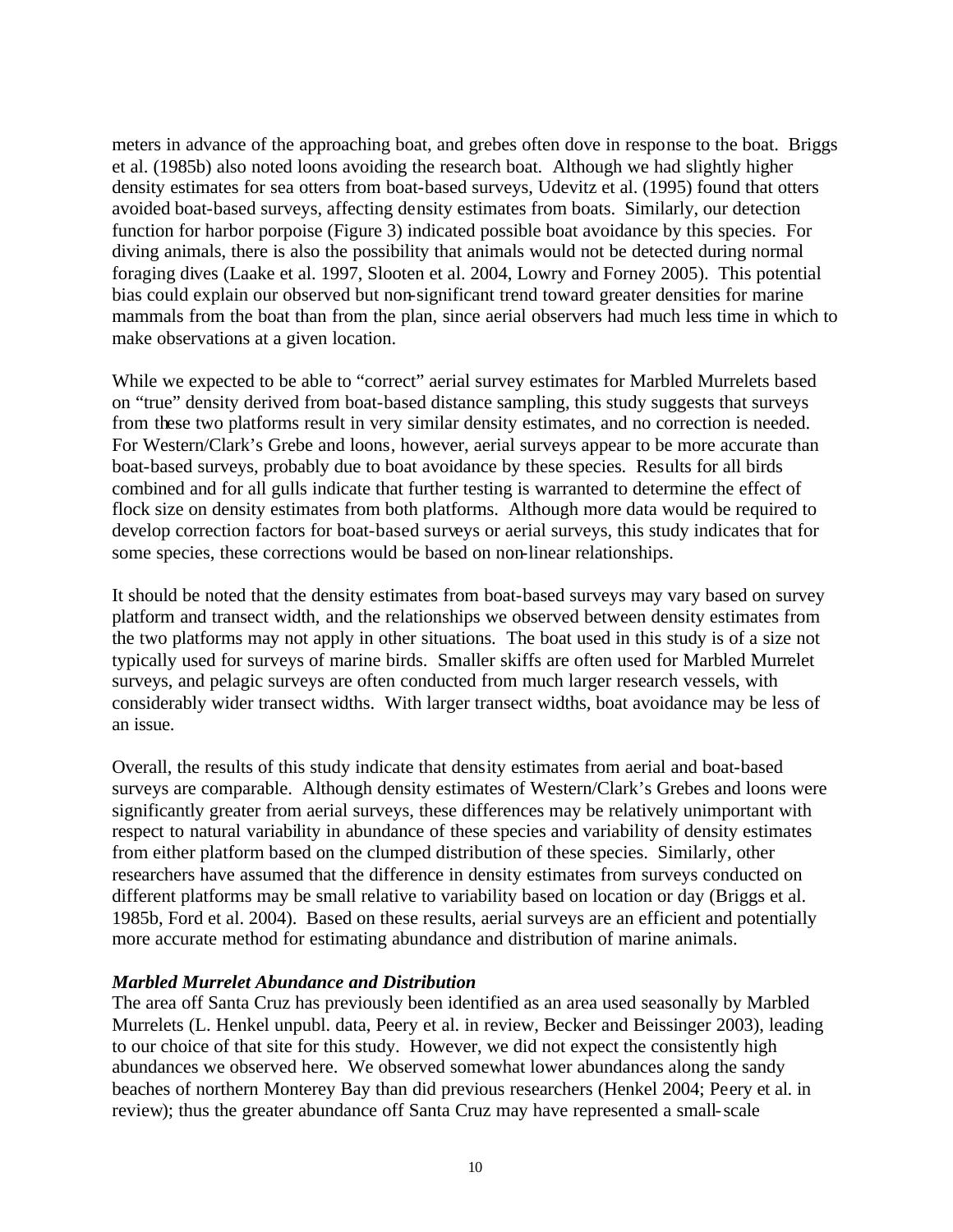redistribution of wintering murrelets in the Monterey Bay area. The winter of 2005/2006 was odd oceanographically, and apparent prey declines in the northeast Pacific led to unusually high mortality of other seabird species, based on beached bird studies. We do not know if the high abundance of Marbled Murrelets off Santa Cruz in this study was unusual, since this area has not been extensively surveyed in the past. If it was unusual, unfavorable oceanographic conditions off Northern California or areas farther north may have resulted in southward dispersal of murrelets from these areas to the study area. The estimated maximum abundance of 275 in the discrete northern study area is a substantial proportion of the estimated 600 murrelets in the local Santa Cruz Mountains breeding population (Peery et al. in press). We will continue to monitor the abundance and distribution of Marbled Murrelets in the area off Santa Cruz during the winter of 2006/2007, during regular seabird population aerial surveys. Additional information on both the offshore and along-shore distribution patterns of Marbled Murrelets will provide additional data to refine models testing at-sea survey effectiveness (Rachowicz et al. 2006). Our preliminary data suggest that surveys conducted at 500 m offshore would have significantly underestimated densities of Marbled Murrelets off Santa Cruz (Figure 13).

#### **ACKNOWLEDGMENTS**

We thank Ryan DiGaudio, Ryan Terrill, Phil Capitolo, and Dave Lewis for assistance with surveys, Janet Casey and Natalie Strom for assistance with data processing, and Moss Landing Marine Laboratories (John Douglas) and CDFG Air Services for logistical support. This study was sponsored by Steve Hampton and funded by the Scientific Study and Evaluation Program (SSEP) of the California Department of Fish and Game Office of Spill Prevention and Response.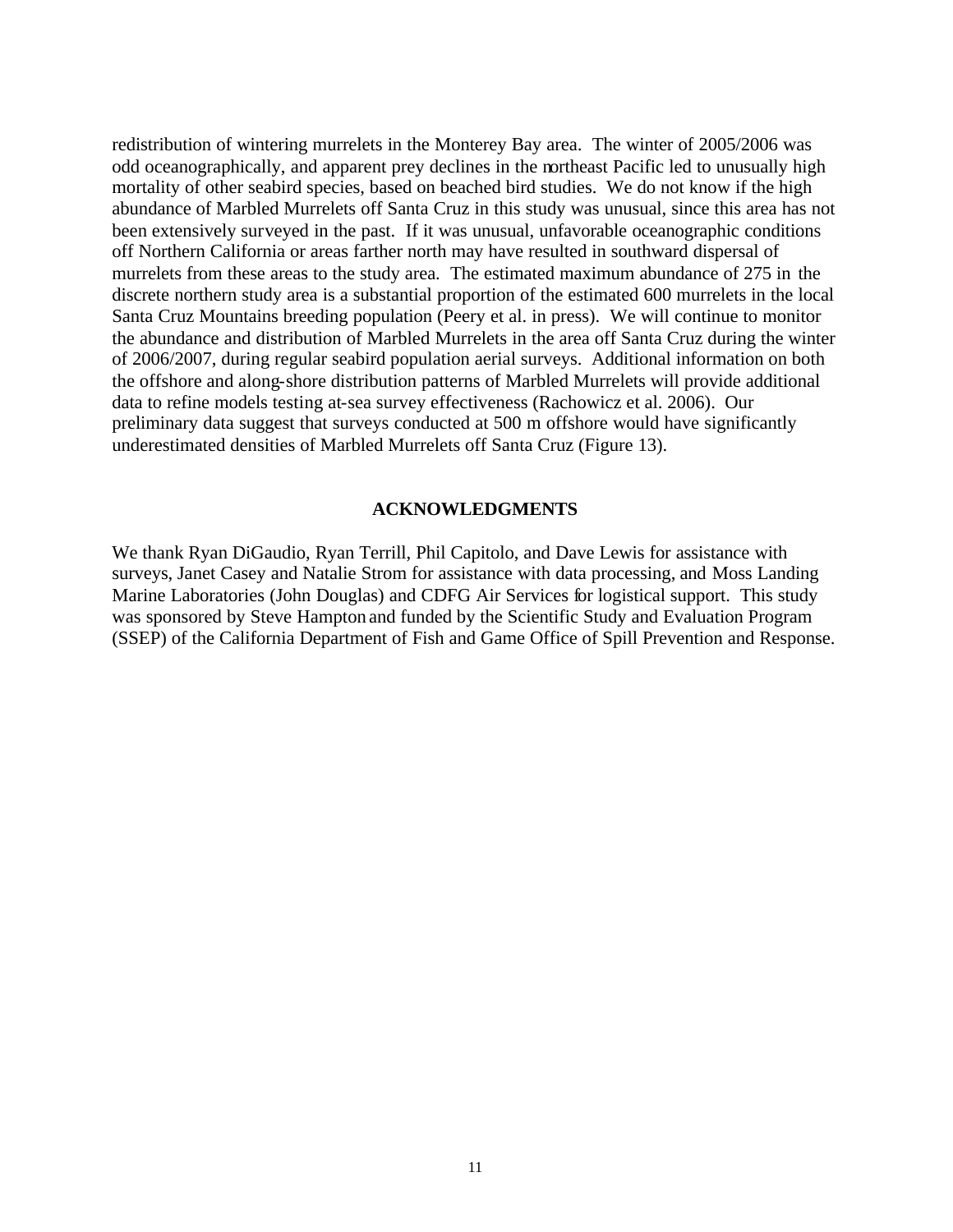### **LITERATURE CITED**

- Becker, B.H., and S.R. Beissinger. 2003. Scale-dependent habitat selection by a nearshore seabird, the Marbled Murrelet, in a highly dynamic upwelling system. Marine Ecology Progress Series 256:243-255.
- Becker, B.H., S.R. Beissinger, and H.R. Carter. 1997. At-sea density monitoring of Marbled Murrelets in central California: methodological considerations. Condor 99(3): 743-755.
- Bodkin, J.L. and M.S. Udevitz. 1999. An aerial survey method to estimate sea otter abundance. Pp. 13-26 in G.W. Garner, S.C. Amstrup, J.L. Laake, B.F.J. Manly, L.L. McDonald, and D.G. Robertson (eds.), Marine Mammal Survey and Assessment Methods. Rotterdam, Netherlands: A.A. Balkema.
- Bonnell, M.L., and R.G. Ford. 1987. California sea lion distribution: a statistical analysis of aerial transect data. Journal of Wildlife Management 51(1):13-20.
- Bonnell, M.L. and R.G. Ford. 2001. CDAS: Marine Mammal and Seabird Computer Database Analysis System, Washington, Oregon, California 1975-1997. CD-ROM prepared by Ecological Consulting, Inc., Portland, OR, for Minerals Management Service Pacific OCS Region.
- Briggs, K.T., W.B. Tyler, and D.B. Lewis. 1985a. Aerial surveys for seabirds: methodological experiments. Journal of Wildlife Management 49(2): 412-417.
- Briggs, K.T., W.B. Tyler, and D.B. Lewis. 1985b. Comparison of ship and aerial surveys of birds at sea. Journal of Wildlife Management 49(2):405-411.
- Briggs, K.T., W.B. Tyler, D.B. Lewis, and D.R. Carlson. 1987. Bird communities at sea off California: 1975 to 1983. Studies in Avian Biology 11.
- Buckland, S.T., D.R. Anderson, K.P. Burnham, and J.L. Laake. 1993. Distance sampling: estimating abundance of biological populations. New York: Chapman and Hall.
- Carter, H.R., and K.J. Kuletz. 1995. Mortality of Marbled Murrelets due to oil pollution in North America. Pp. 261- 269 *in* Ralph, C.J., G.L. Hunt Jr., M.G. Raphael, J.F. Piatt (tech. eds.). Ecology and conservation of the Marbled Murrelet. Gen. Tech. Rep. PSW-GTR-152. Albany, CA: Pacific Southwest Research Station, USDA.
- Conant, B., J.G. King, J.L. Trapp, and J.I. Hodges. 1988. Estimating populations of ducks wintering in Southeast Aalaska. Pp. 541-551 *in* M.W. Weiler (ed.), Waterfowl in Winter. University of Minnesota Press, Minneapolis.
- Dohl, T.P., M.L. Bonnell, and R.G. Ford. 1986. Distribution and abundance of common dolphin, *Delphinus delphis*, in the Southern California Bight: a quantitative assessment based upon aerial transect data. Fishery Bulletin 84(2):333-343.
- Ford, R.G. 1999. dLOG: data entry and real-time mapping program. Software and documentation for integration of GPS location and observer data. RG Ford Consulting Company, Portland, OR.
- Ford, R.G., D.G. Ainley, J.L. Casey, C.A. Keiper, L.B. Spear, and L.T. Ba lance. 2004. The biogeographic patterns of seabirds in the central portion of the California Current. Marine Ornithology 32: 77-96.
- Forney, K.A., J. Barlow, and J.V. Carretta. 1995. The abundance of cetaceans in California waters. Part II: aerial surveys in winter and spring of 1991 and 1992. Fishery Bulletin 93:15-26.
- Gebel, J.J., and D.J. Miller. 1984. Estimation of sea otter, *Enhydra lutris*, population with confidence bounds from aerial and ground counts. California Fish and Game 70:225-233.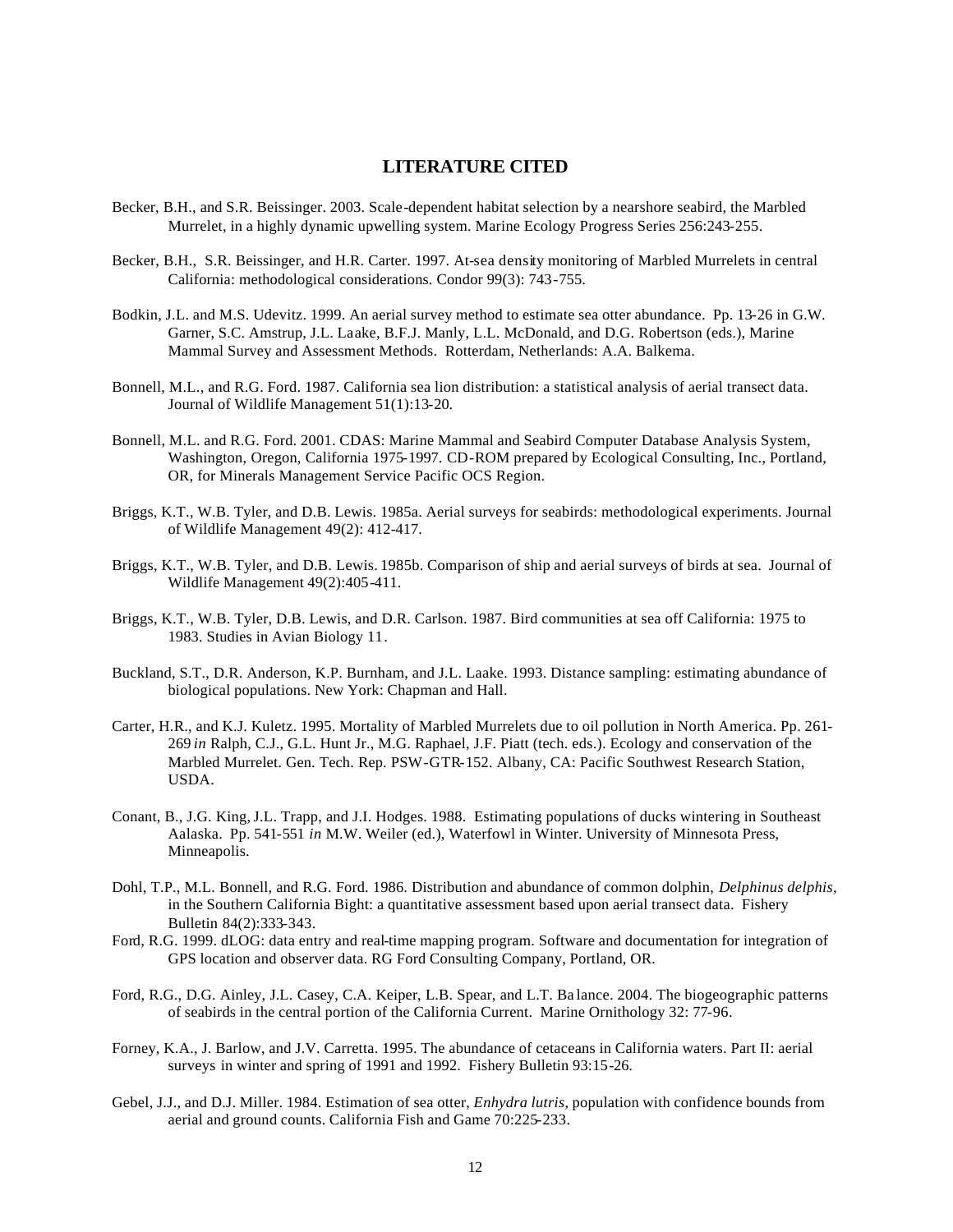- Henkel, L.A. 2004. Seasonal abundance of marine birds in nearshore waters of Monterey Bay, California. Western Birds 35(3):126-146.
- Laake, J.L., J. Calambokidis, S.D. Osmek, and D.J. Rugh. 1997. Probability of detecting harbor porpoise from aerial surveys: estimating  $g(0)$ . Journal of Wildlife Management 61(1):63-75.
- Lowry, M.S. and K.A. Forney. 2005. Abundance and distribution of sea lions (*Zalophus californianus*) in central and northern California during 1998 and summer 1999. Fishery Bulletin 103:331-343.
- Mack, D.E., M.G. Raphael, and J.L. Laake. 2002. Probability of detecting Marbled Murrelets at sea: effects of single versus paired observers. Journal of Wildlife Management 66(3):865-873.
- Marquardt, D.W. 1963. An Algorithm for Least Squares Estimation of Parameters. Journal of the Society of Industrial and Applied Mathematics, 11, 431-441.
- McShane, C., T. Hamer, H. Carter, G. Swartzman, V. Friesen, D. Ainley, R. Tressler, K. Nelson, A. Burger, L. Spear, T. Mohagen, R. Martin, L. Henkel, K. Prindle, C. Strong, and J. Keany. 2004. Evaluation report for the 5-year status review for the Marbled Murrelet in Washington, Oregon, and California. Prepared for the U.S. Fish and Wildlife Service, Region 1. Portland, OR.
- Nelson, S.K. 1997. Marbled Murrelet (*Brachyramphus marmotatus*). *In* The Birds of North America, No. 276 (A. Poole and F. Gill, eds.). The Academy of Natural Sciences, Philadelphia, PA, and The AOU, Washington, DC.
- Nyeswander, D.R., J.R. Evenson, B.L. Murphie, T.A. Cyra. 2005. Report of marine bird and mammal component, Puget Sound Ambient Monitoring Program, for July 1992 to December 1999 period. Unpublished Report, Washington State Department of Fish and Wildlife, Wildlife Management Program, Olympia, WA.
- Peery, M. Z., B. H. Becker, and S. R. Beissinger. In Press. Combining demographic and count-based approaches to identify source-sink dynamics: an example using an endangered seabird. Ecological Applications.
- Peery, M.Z., L. A. Henkel, B.H. Becker, S.H. Newman, J.T. Harvey, C.W. Thompson, and S.R. Beissinger. In Review. Post-breeding ecology of Marbled Murrelets in California: lack of a molt-migration strategy. Auk.
- Piatt, J., B. Conant, and C. Iverson. 1991. A comparison of aerial and boat surveys for Marbled Murrelets in southeast Alas ka, July 23-28, 1991. Unpublished report, USFWS, Anchorage, AK.
- Rachowicz, L.J., A.E. Hubbard, and S.R. Beissinger. 2006. Evaluating at-sea sampling designs for Marbled Murrelets using a spatially explicit model. Ecological Modelling 196:329-344.
- Ralph, C.J., and S.L. Miller. 1995. Offshore population estimates of Marbled Murrelets in California. Pp. 353-360 *in* Ralph, C.J., G.L. Hunt Jr., M.G. Raphael, J.F. Piatt (tech. eds.). Ecology and conservation of the Marbled Murrelet. Gen. Tech. Rep. PSW-GTR-152. Albany, CA: Pacific Southwest Research Station, USDA.
- Slooten, E., S.M. Dawson, and W.J. Rayment. 2004. Aerial surveys of coastal dolphins: abundance of Hector's dolphins off the South Island west coast, New Zealand. Marine Mammal Science 20(3):477-490.
- Spear, L.B., D.G. Ainley, B.D. Hardesty, S.N.G. Howell, and S.W. Webb. 2004. Reducing biases affecting at-sea surveys of seabirds: use of multiple observer teams. Marine Ornithology 32:147-157.
- Spear, L.B., N. Nur, and D.G. Ainley. 1992. Estimating absolute densities of flying seabirds using analyses of relative movement. Auk 109(2):385-389.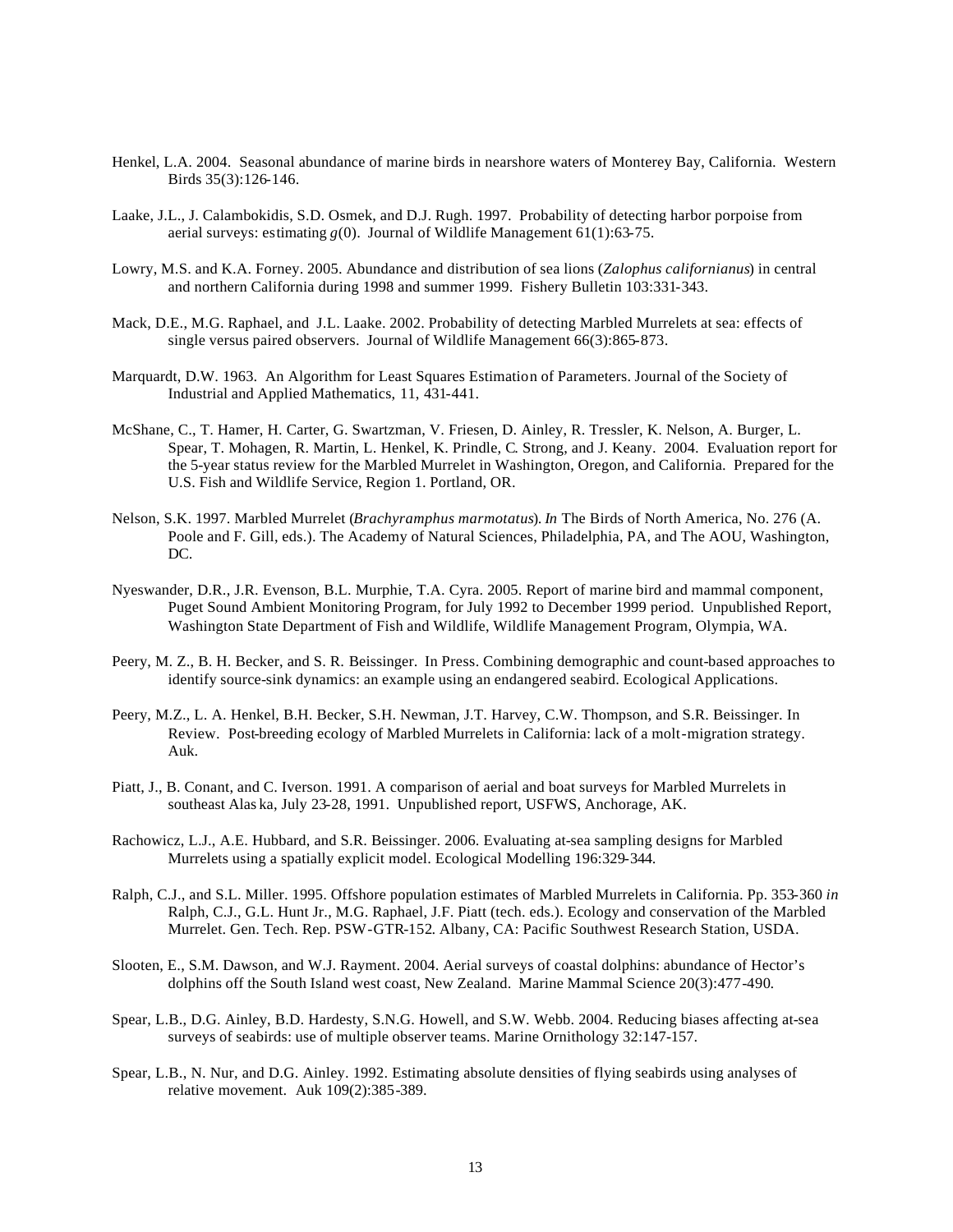- Stott, R.S., and D.P. Olson. 1972. An evaluation of waterfowl surveys on the New Hampshire coastline. Journal of Wildlife Management 36:468-477.
- Strong, C.S., B.S. Keitt, W.R. McIver, C.J. Palmer, and I. Gaffney. 1995. Distribution and population estimates of Marbled Murrelets at sea in Oregon during the summers of 1992-1993. Pp. 339-352 *in* Ralph, C.J., G.L. Hunt Jr., M.G. Raphael, J.F. Piatt (tech. eds.). Ecology and conservation of the Marbled Murrelet. Gen. Tech. Rep. PSW-GTR-152. Albany, CA: Pacific Southwest Research Station, USDA.
- Tasker, M.L., P. Hope Jones, T. Dixon, and B.F. Blake. 1984. Counting seabirds at sea from ships: a review of methods employed and a suggestion for a standardized approach. Auk 101:567-577.
- Tyler, W.B., R.G. Ford, J. Davis, L. Henkel, B. Keitt, and P. Kelly. 2002. Use of aerial surveys in oil spill response. Presentation at the 29<sup>th</sup> Pacific Seabird Group Conference, Santa Barbara, CA.
- Udevitz, M.S., J.L. Bodkin, and D.P. Costa. 1995. Detection of sea otters in boat-based surveys of Prince William Sound, Alaska. Marine Mammal Science 11(1):59-71.
- Van der Meer, J., and C.J. Camphuysen. 1996. Effect of observer difference on abundance estimates of seabirds from ship-based strip transect surveys. Ibis 138:433-437.
- Varoujean, D.H., II, and W.A. Williams. 1995. Abundance and distribution of Marbled Murrelets in Oregon and Washington based on aerial surveys. Pp. 327-338 *in* Ralph, C.J., G.L. Hunt Jr., M.G. Raphael, J.F. Piatt (tech. eds.). Ecology and conservation of the Marbled Murrelet. Gen. Tech. Rep. PSW-GTR-152. Albany, CA: Pacific Southwest Research Station, USDA.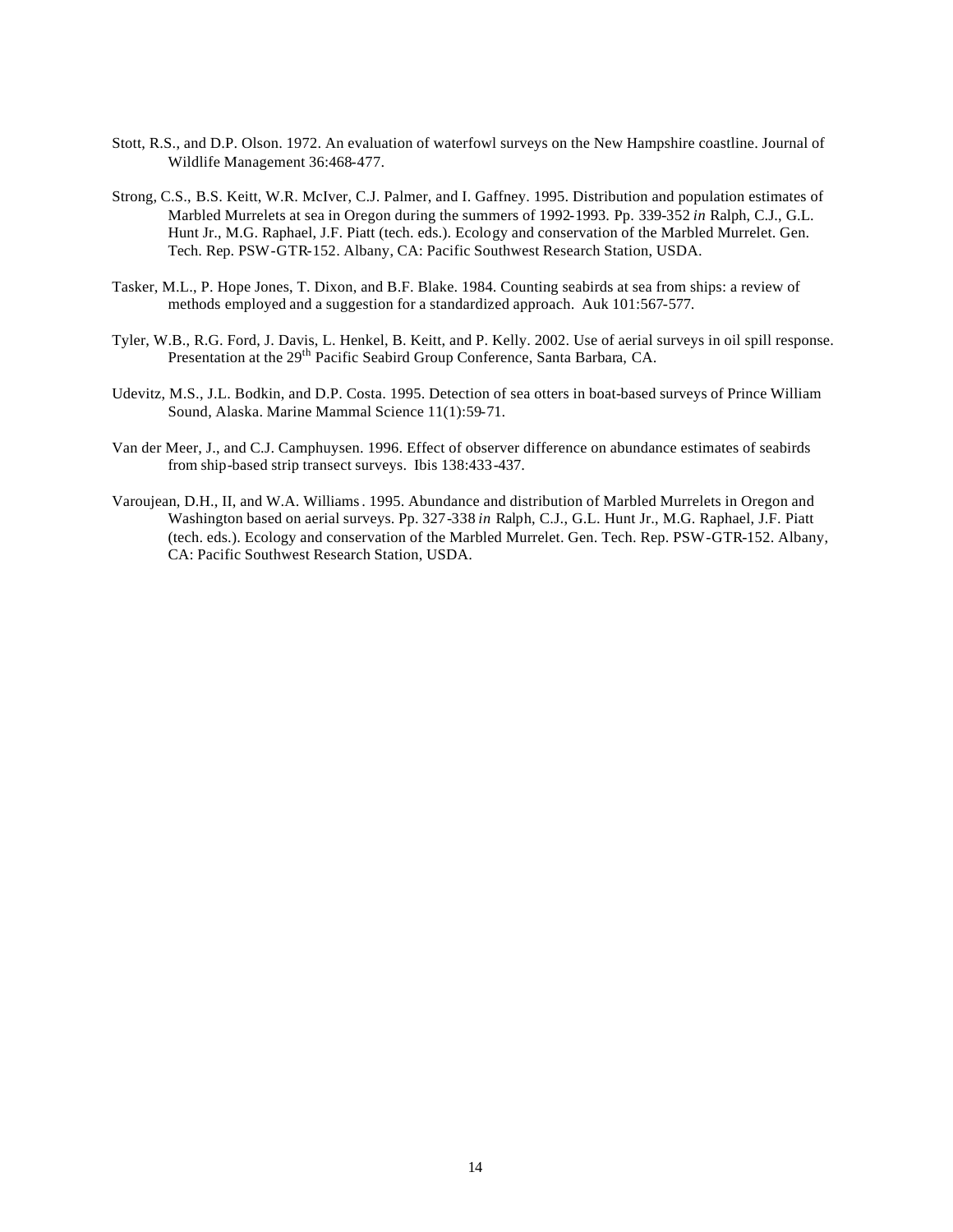| Taxa        | Normality | <b>Constant Variance</b> | Significance |
|-------------|-----------|--------------------------|--------------|
|             |           |                          |              |
| <b>MAMU</b> | P         | F                        | < 0.0001     |
| <b>WEGR</b> | F         | F                        | < 0.0001     |
| <b>LOON</b> | P         | P                        | 0.9594       |
| <b>GULL</b> | F         | F                        | < 0.0001     |
| <b>SUSC</b> | F         | P                        | < 0.0001     |
| <b>BRCO</b> | P         | P                        | 0.8974       |
| <b>HAPO</b> | F         | F                        | < 0.0001     |
| <b>SEOT</b> | F         | F                        | 0.0496       |

Table 1. Results of quadratic regression analyses. P or F indicate that a given species group passed or failed the normality or constant variance tests.

Table 2. Results (P values) of ANOVAs comparing density estimates and species richness from aerial and boat-based surveys. "Air No Glare" refers to estimates using data from observers with less than 30% glare. For Marbled Murrelet, boat-based surveys were used to generate density estimates from line surveys and from 100 m strip transects. Significant P values (alpha = 0.05) are shown in bold.

|                             | Platform | Date  | Date x Platform |
|-----------------------------|----------|-------|-----------------|
| ALL BIRDS $(n = 45)$        |          |       |                 |
| Boat vs. Air No Glare       | 0.14     | 0.17  | 0.89            |
| Boat vs. All Air            | 0.11     | 0.10  | 0.81            |
| RICHNESS $(n = 45)$         |          |       |                 |
| Boat vs. Air No Glare       | < 0.001  | 0.004 | 0.77            |
| Boat vs. All Air            | 0.12     | 0.002 | 0.66            |
| MARBLED MURRELET $(n = 40)$ |          |       |                 |
| Line vs. Air No Glare       | 0.09     | 0.78  | 0.82            |
| Line vs. All Air            | 0.86     | 0.63  | 0.83            |
| Strip vs. Air No Glare      | 0.35     | 0.31  | 0.42            |
| Strip vs. All Air           | 0.46     | 0.21  | 0.82            |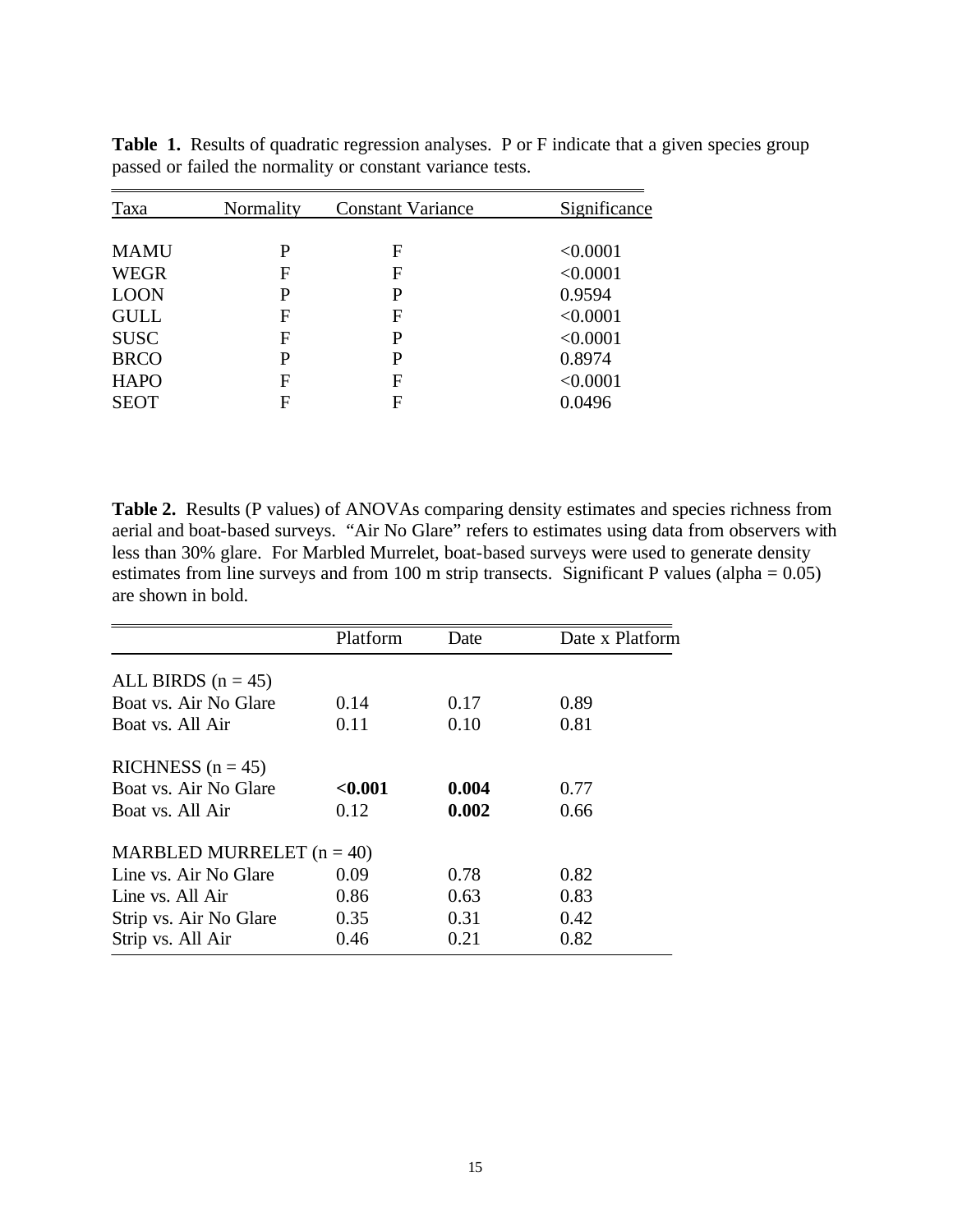| <b>Species</b>            | Platform                    | n  | P    |
|---------------------------|-----------------------------|----|------|
|                           |                             |    |      |
| Gulls                     | Boat vs. Air No Glare       | 45 | 0.26 |
|                           | Boat vs. All Air            | 45 | 0.05 |
| Western Grebe             | Boat vs. Air No Glare       | 34 | 0.02 |
|                           | Boat vs. All Air            | 36 | 0.01 |
| <b>Brandt's Cormorant</b> | Boat vs. Air No Glare       | 41 | 0.05 |
|                           | Boat vs. All Air            | 43 | 0.15 |
| <b>Surf Scoter</b>        | Boat vs. Air No Glare       | 16 | 0.81 |
|                           | Boat vs. All Air            | 16 | 0.90 |
| Loons                     | Boat vs. Air No Glare       | 33 | 0.04 |
|                           | Boat vs. All Air            | 34 | 0.48 |
| Sea Otter                 | Boat vs. Air No Glare       | 24 | 0.13 |
|                           | Boat vs. All Air            | 27 | 0.08 |
| <b>Harbor Porpoise</b>    | Boat Line vs. Air No Glare  | 11 | 0.73 |
|                           | Boat Line vs. All Air       | 13 | 0.76 |
|                           | Boat Strip vs. Air No Glare | 11 | 0.70 |
|                           | Boat Strip vs. All Air      | 13 | 0.79 |

Table 3. Results (P values and sample size) of paired randomization tests comparing density estimates by platform. Significant differences  $(P < 0.05)$  are shown in bold.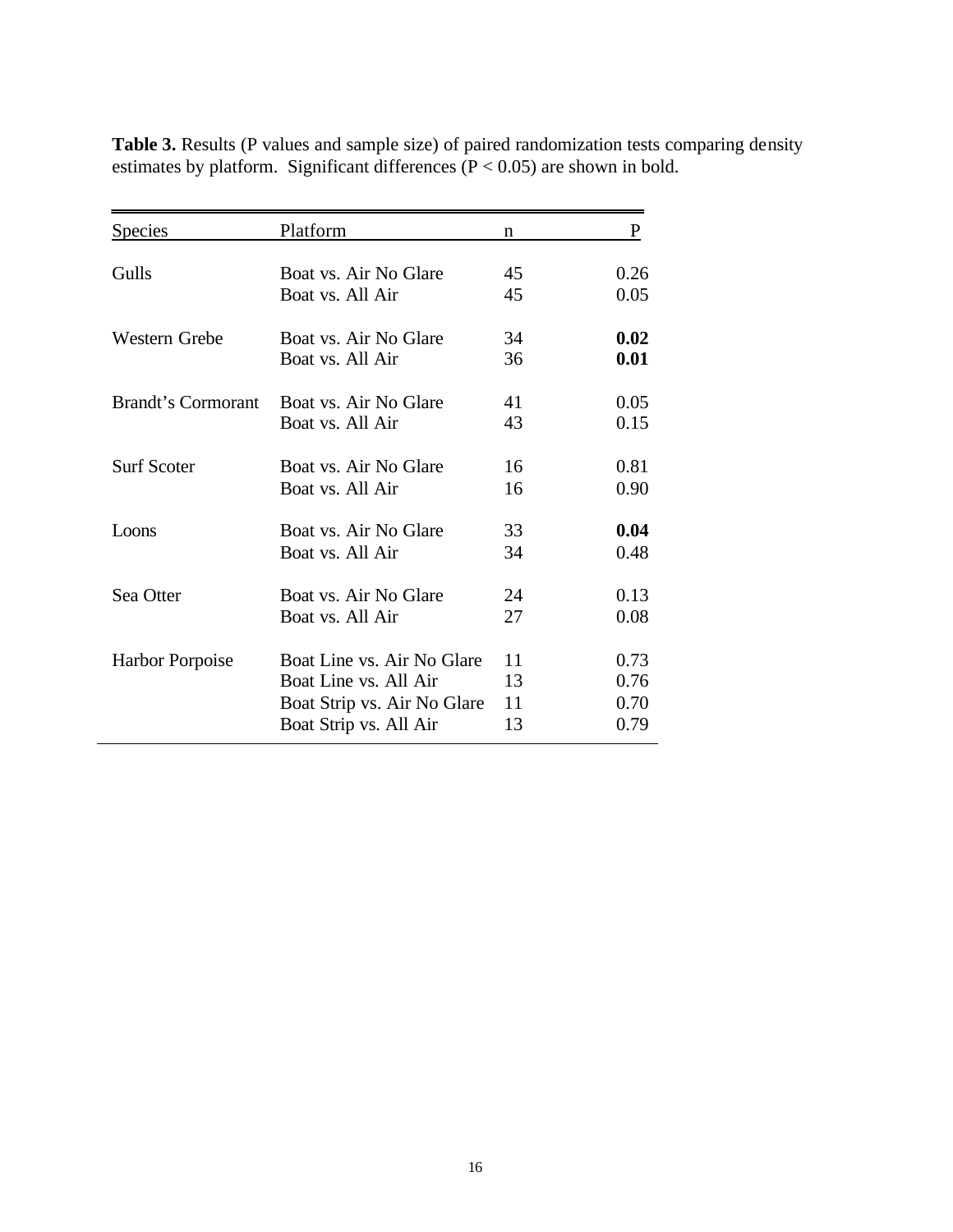**Table 4.** Counts and estimated density and abundance of Marbled Murrelets in northern Monterey Bay. Data are from northern survey lines plus additional ad-hoc transects adjacent to those lines. Estimated abundance is extrapolated to the full survey area (200 m to 4 km offshore, by 8 km wide).

|           | Number on | <b>Total Transect</b> |         |           |
|-----------|-----------|-----------------------|---------|-----------|
| Date      | Transect  | Length (km)           | Density | Abundance |
| 6 Dec 05  | 48        | 48                    | 6.67    | 203       |
| 17 Jan 06 | 60        | 48                    | 8.33    | 253       |
| 24 Jan 06 | 230       | 169.4                 | 9.05    | 275       |
| 8 Feb 06  | 37        | 86.5                  | 2.85    | 87        |
| 21 Feb 06 | 138       | 188.5                 | 4.88    | 148       |
| 8 Mar 06  | 194       | 190.8                 | 6.78    | 206       |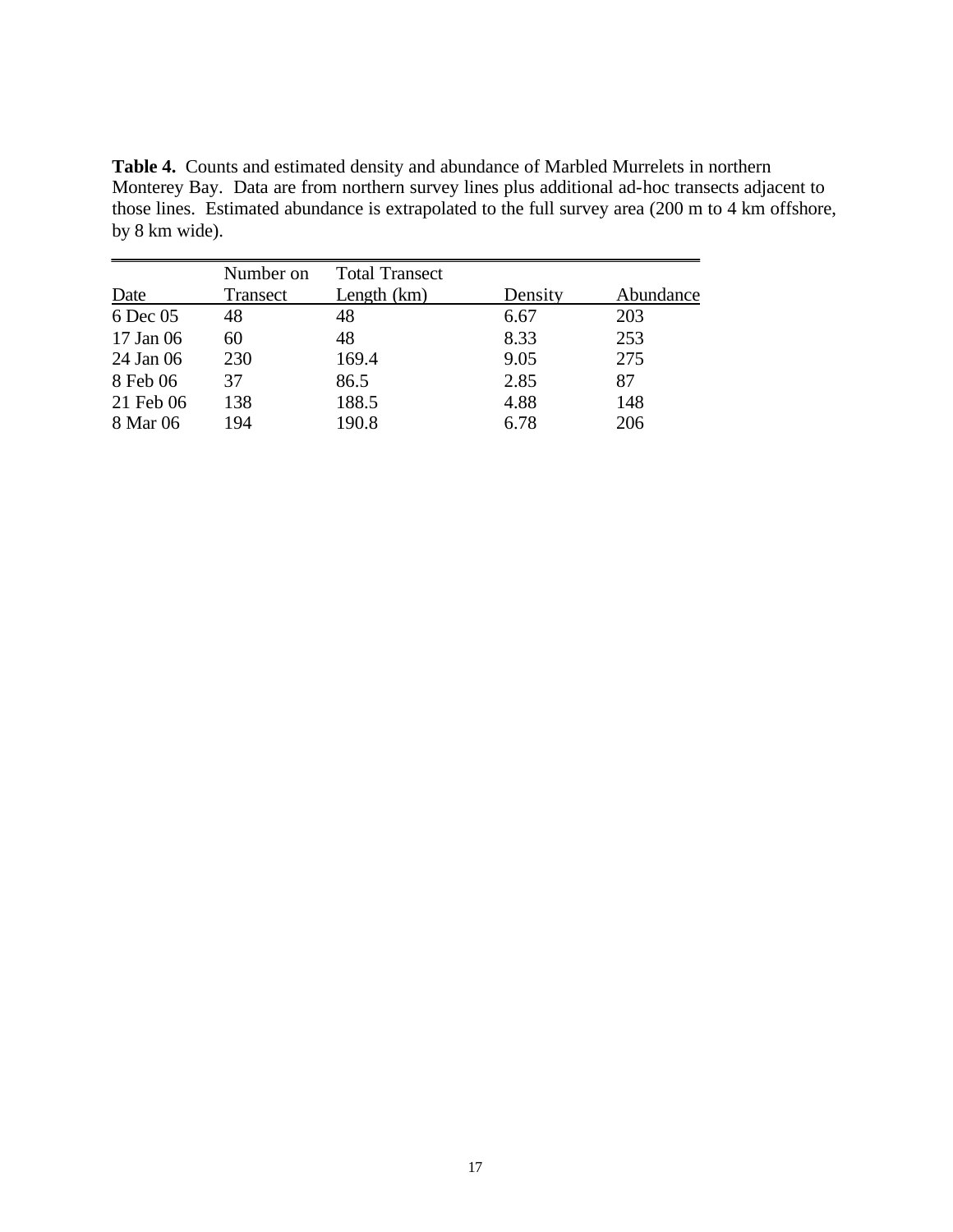

**Figure 1.** Study area, in northern Monterey Bay, California, and survey effort for aerial surveys.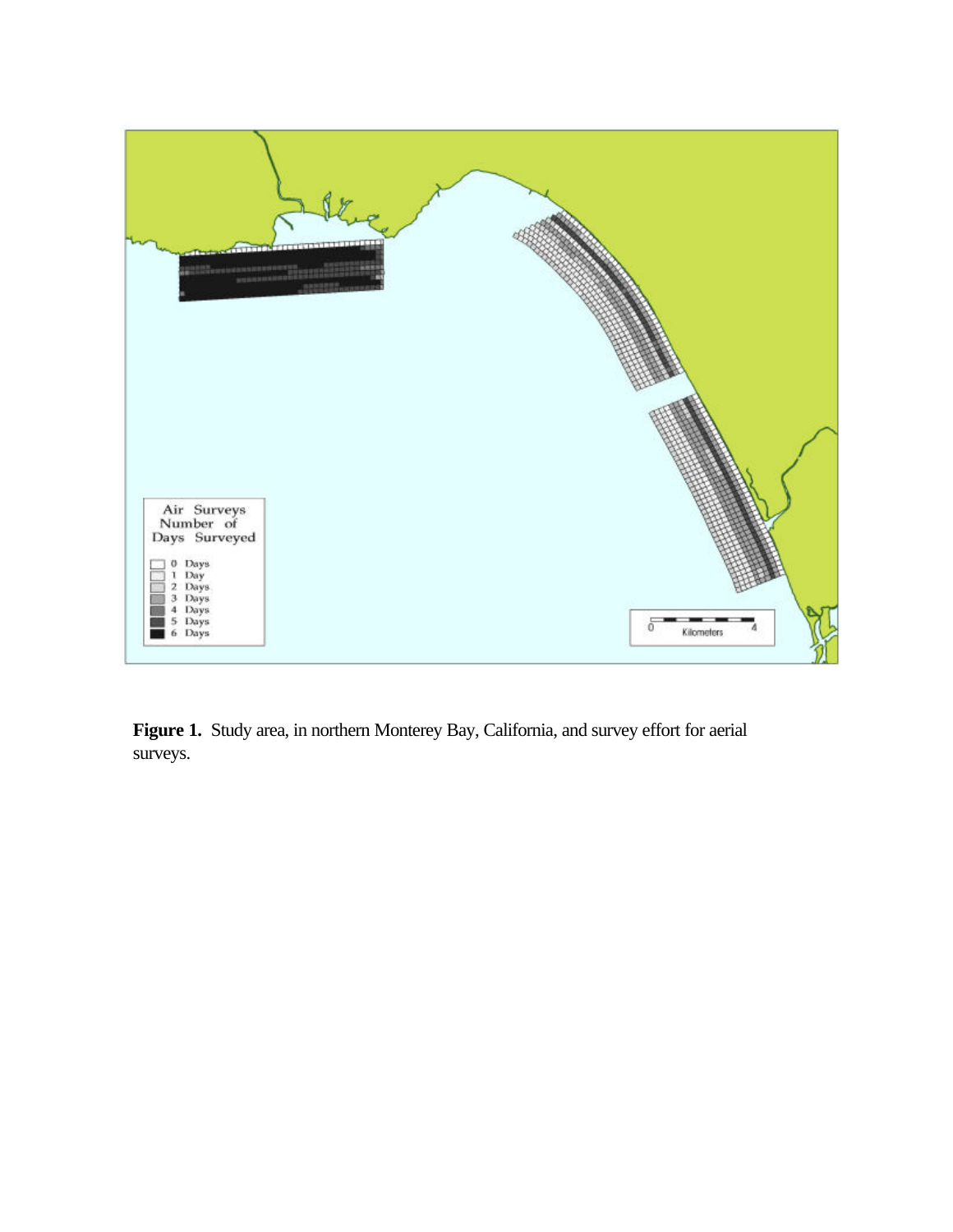

**Figure 2.** Survey effort for boat-based surveys.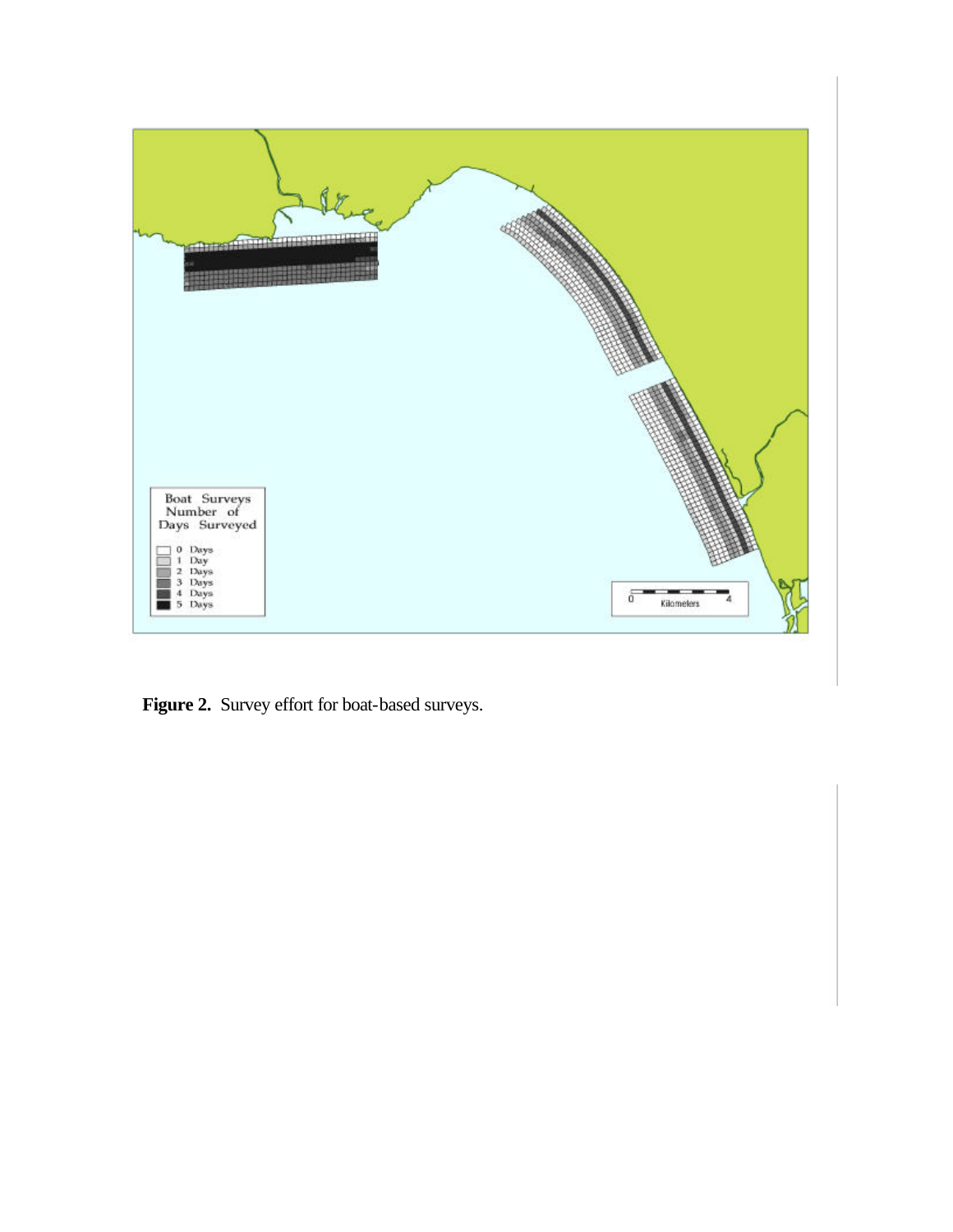

Figure 3. Detection functions (number of detections by distance off the survey trackline) for Marbled Murrelets under fair/good and very good/excellent viewing conditions, and for harbor porpoise. All data were truncated at 100 m.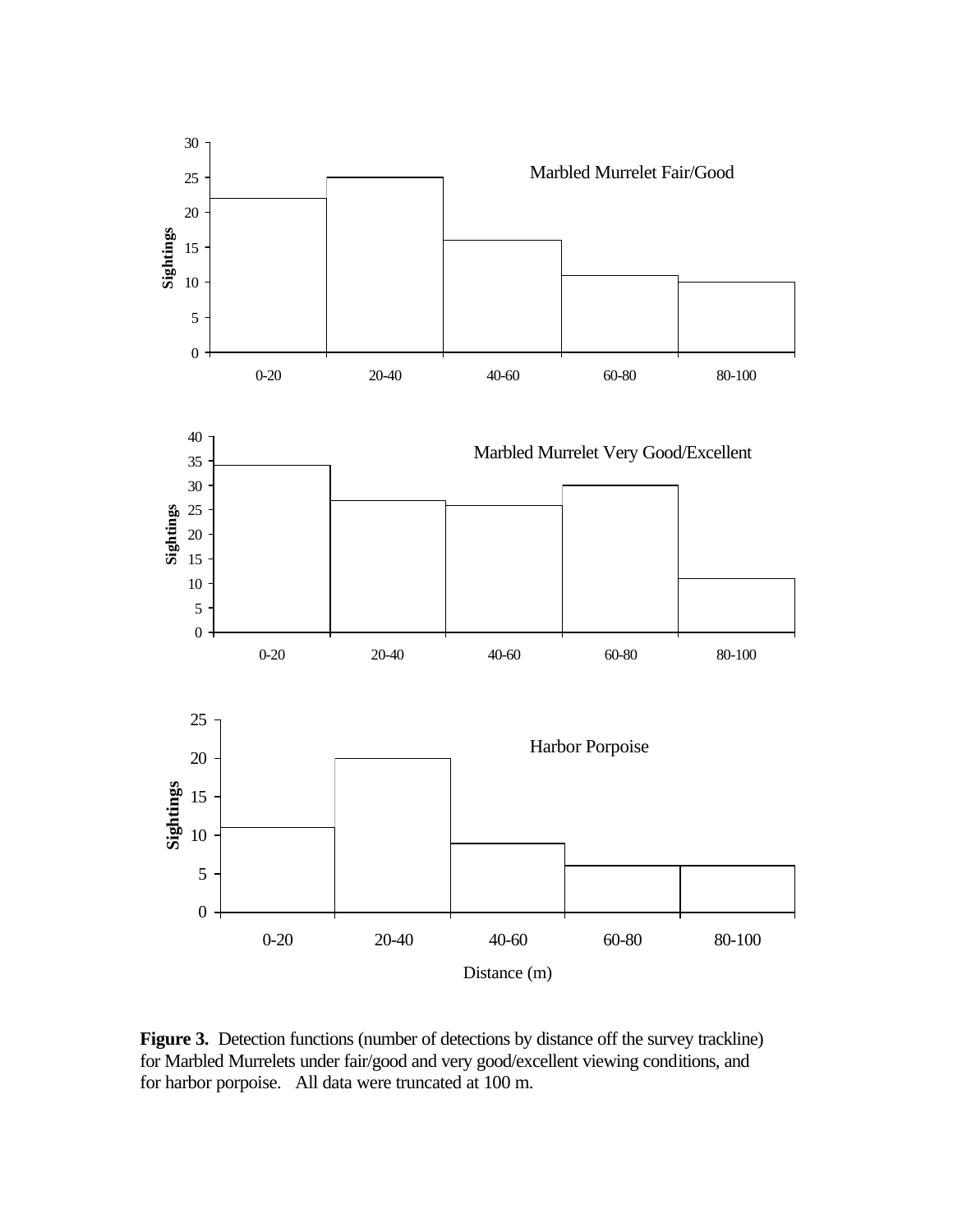



**Figure 4.** Mean density (birds per  $km^2$ ) of all birds (top) and Marbled Murrelets (bottom) by survey platform. Error bars are one standard deviation.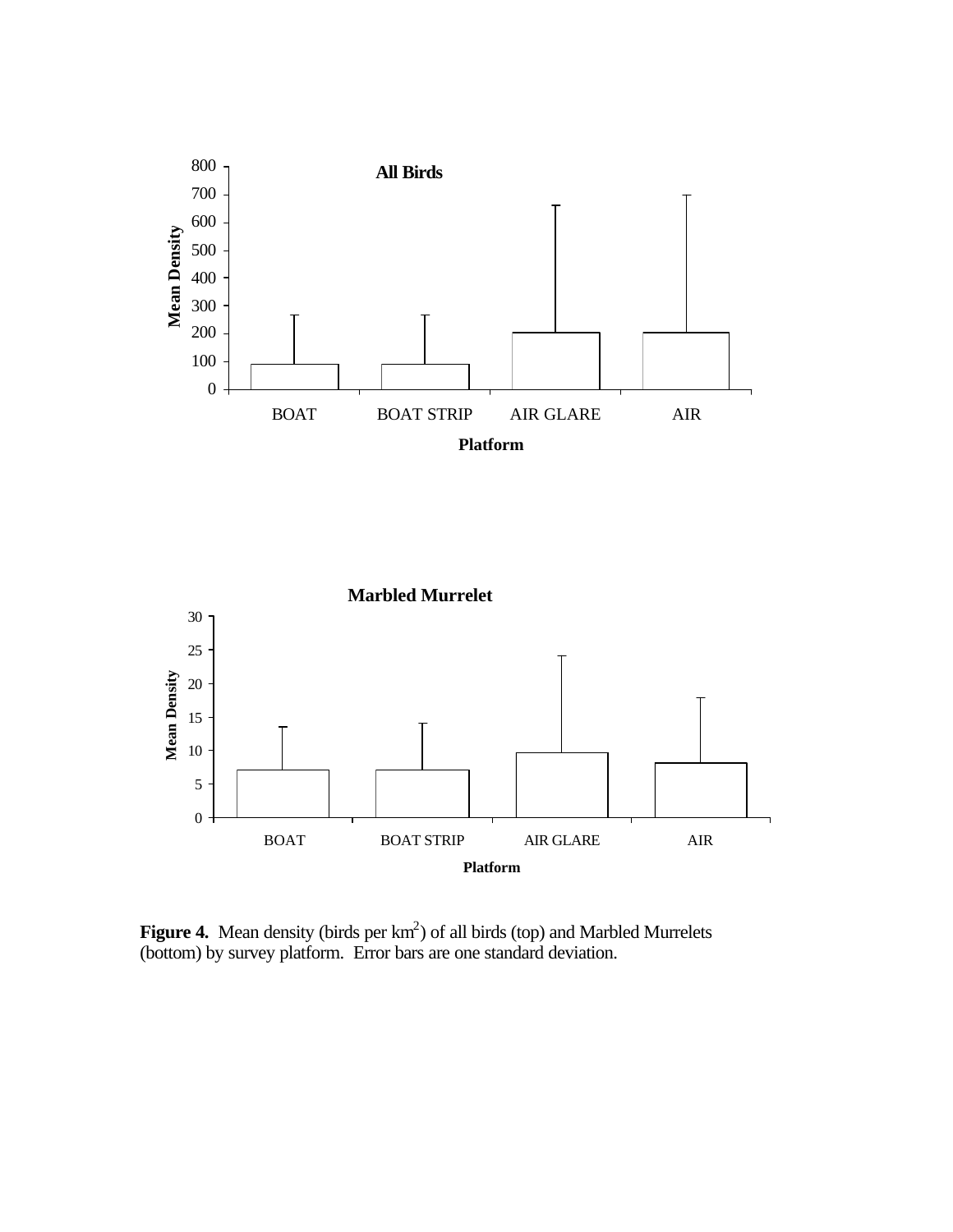

Figure 5. Mean species richness (number of species observed; top) and mean density (birds per km<sup>2</sup>) of all gulls (bottom) by survey platform. Error bars are one standard deviation.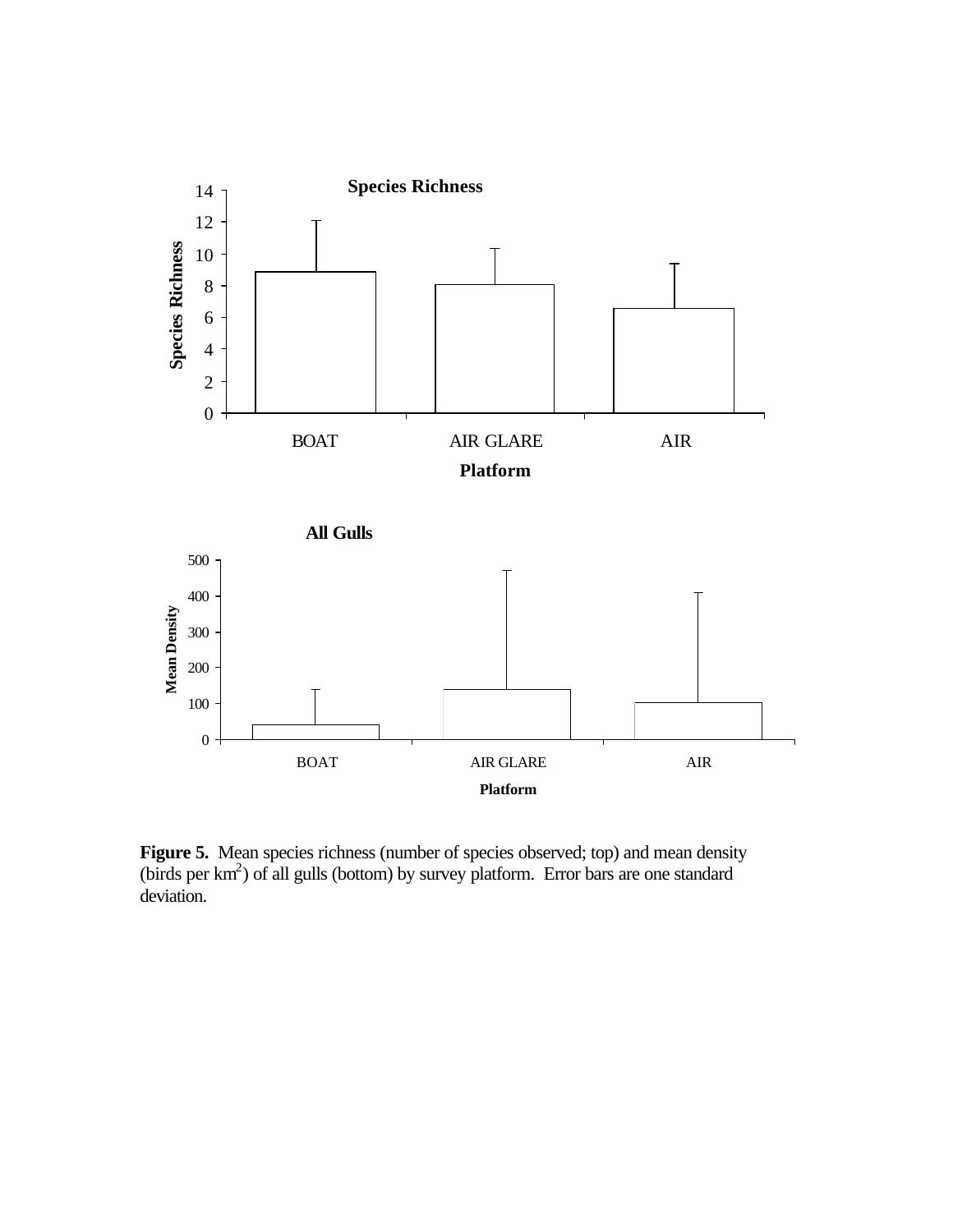

**Figure 6.** Mean density (birds per km<sup>2</sup>) of Western/Clark's Grebes (top) and Brandt's Cormorants (bottom) by survey platform. Error bars are one standard deviation.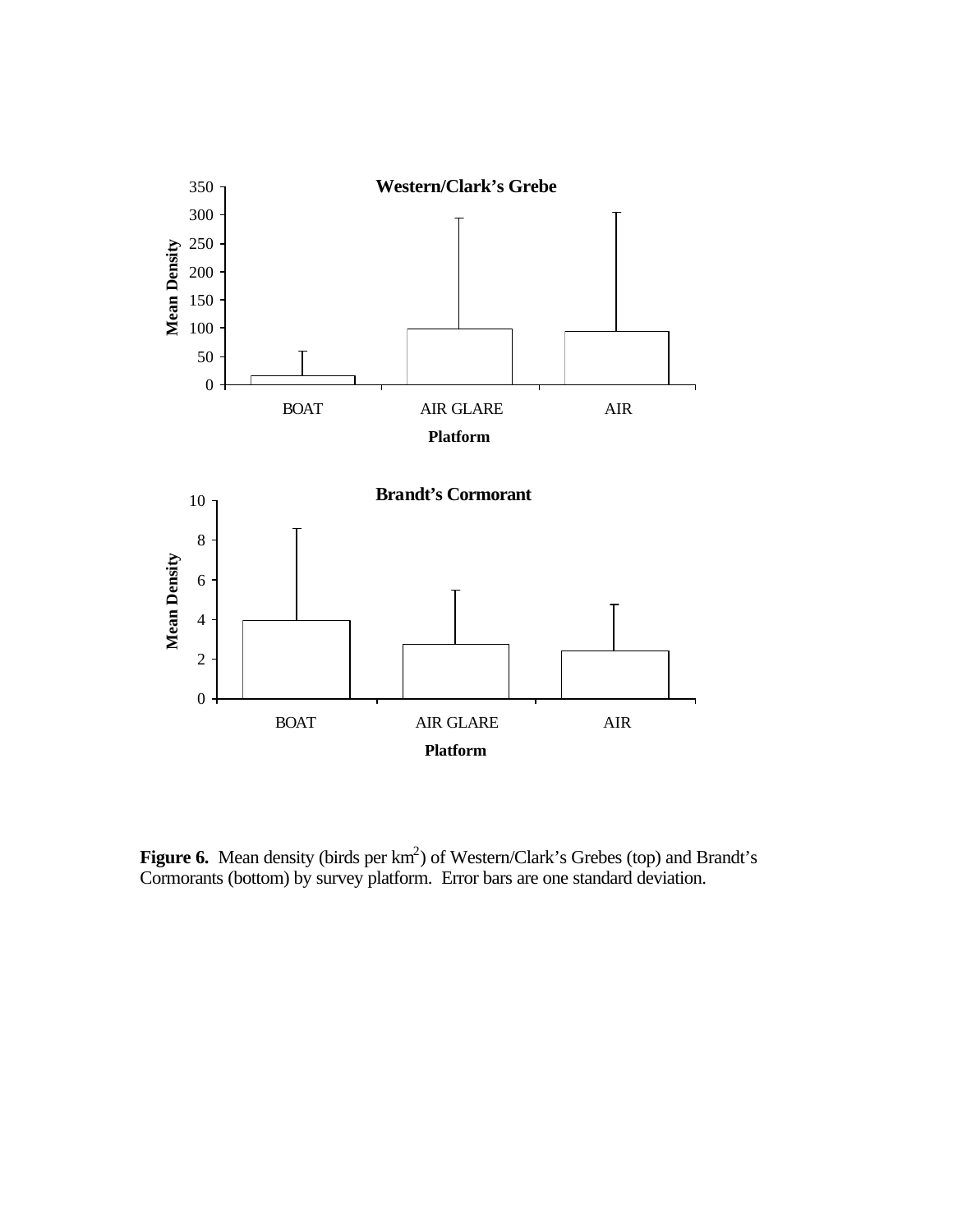

**Figure 7.** Mean density (birds per  $km^2$ ) of Surf Scoters (top) and all loons (bottom) by survey platform. Error bars are one standard deviation.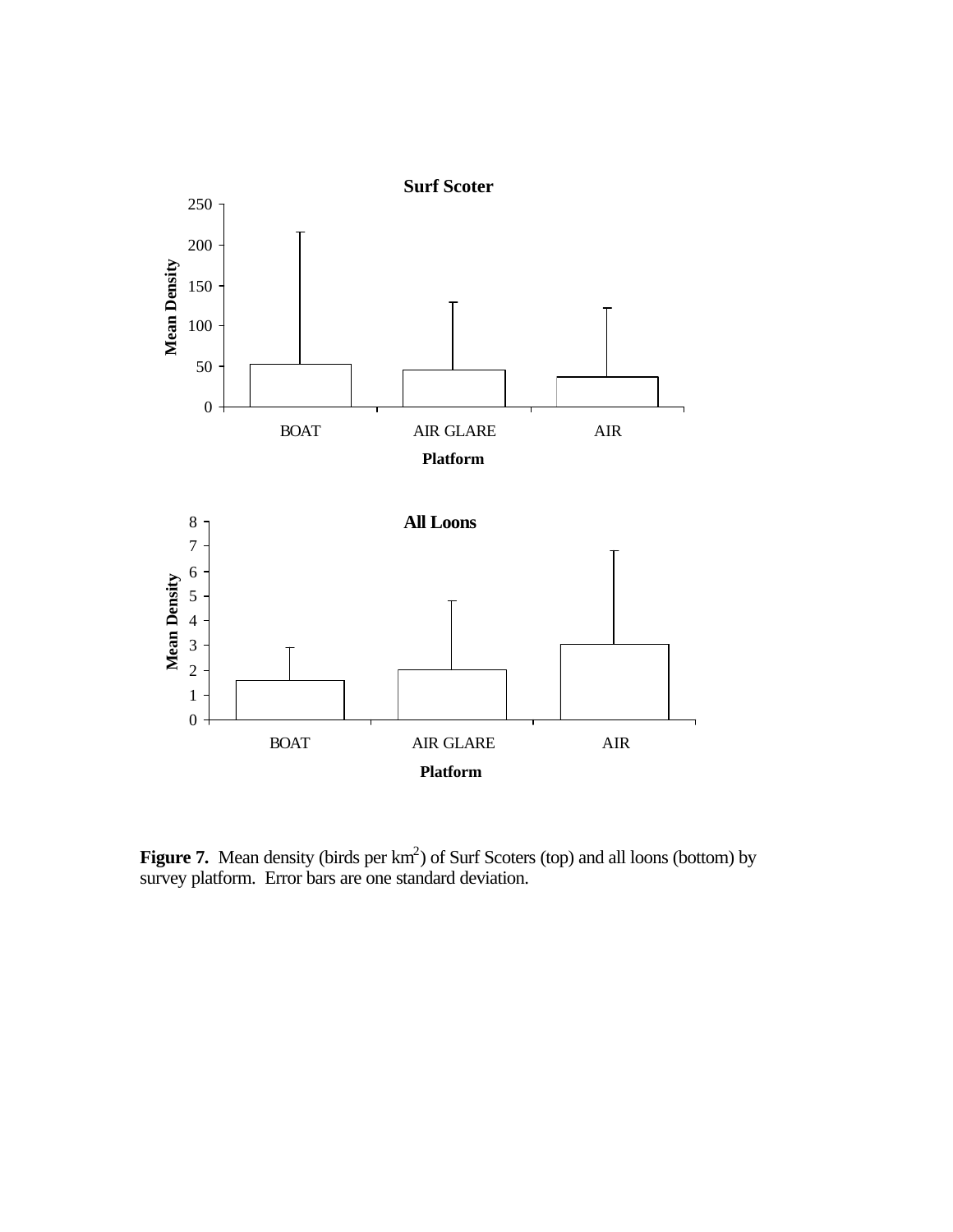

**Figure 8.** Mean density (animals per  $km<sup>2</sup>$ ) of sea otters (top) and harbor porpoise (bottom) by survey platform. Error bars are one standard deviation.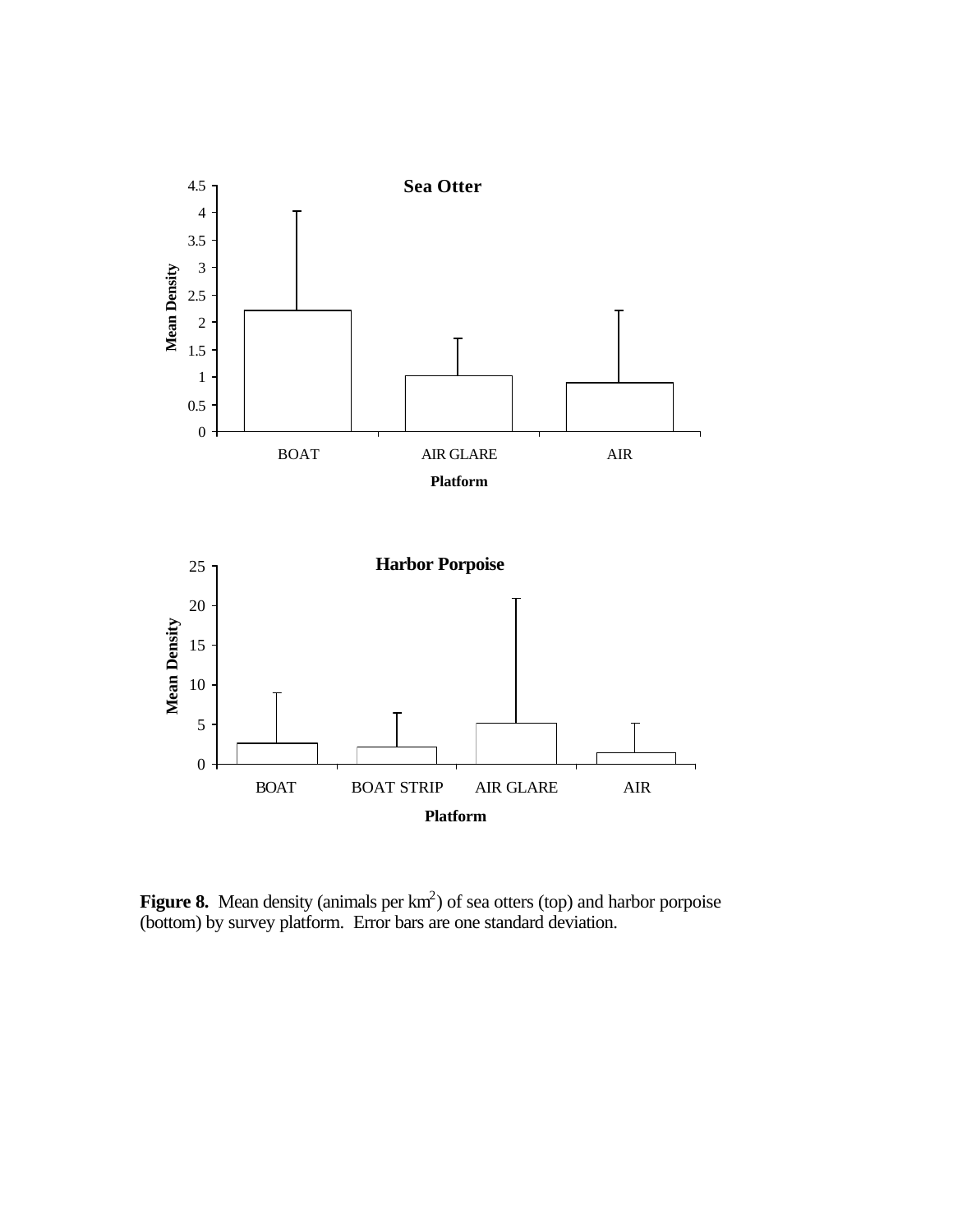All Birds



**Figure 9.** Polynomial regressions of aerial vs. boat-based density estimates of all birds (top) and Marbled Murrelet (bottom). Red dashed lines are expected 1:1 ratio; blue lines are 95% confidence limits.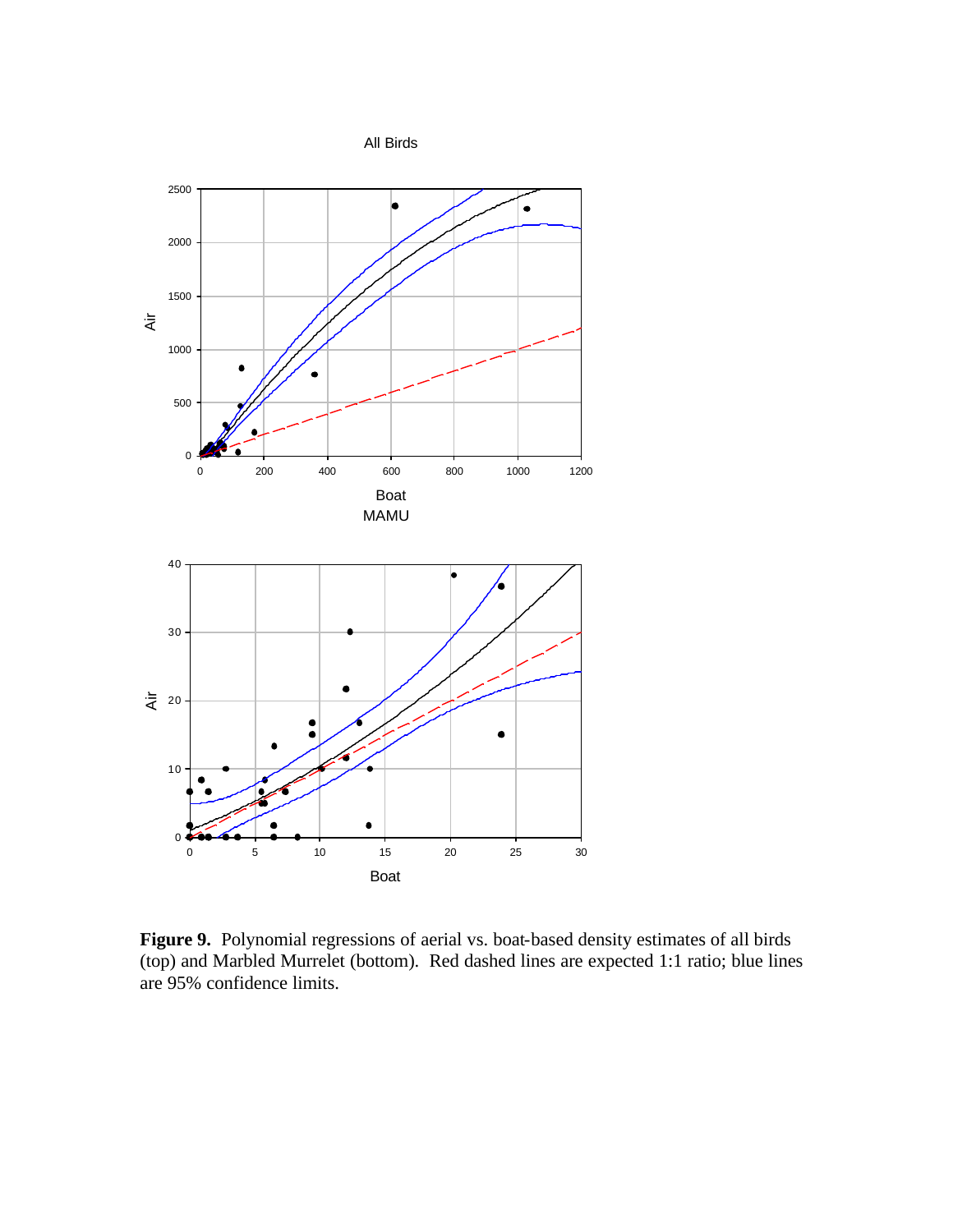







**Figure 10.** Polynomial regressions of aerial vs. boat-based density estimates of all gulls (top) and Western/Clark's Grebe (bottom). Red dashed lines are expected 1:1 ratio; blue lines are 95% confidence limits.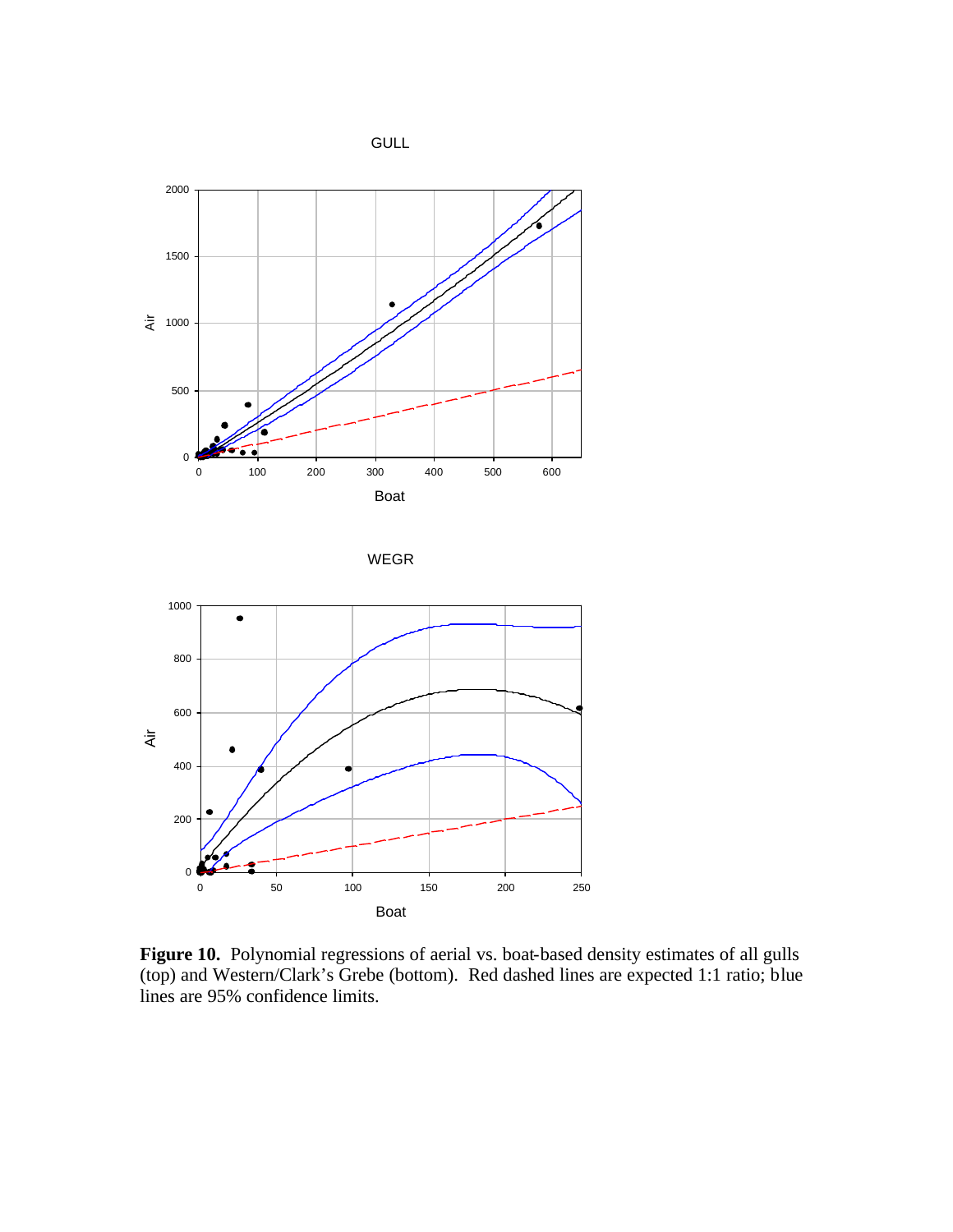

SUSC







**Figure 11.** Polynomial regressions of aerial vs. boat-based density estimates of Brandt's Cormorant (top), Surf Scoter (middle), and all loons (bottom). Red dashed lines are expected 1:1 ratio; blue lines are 95% confidence limits.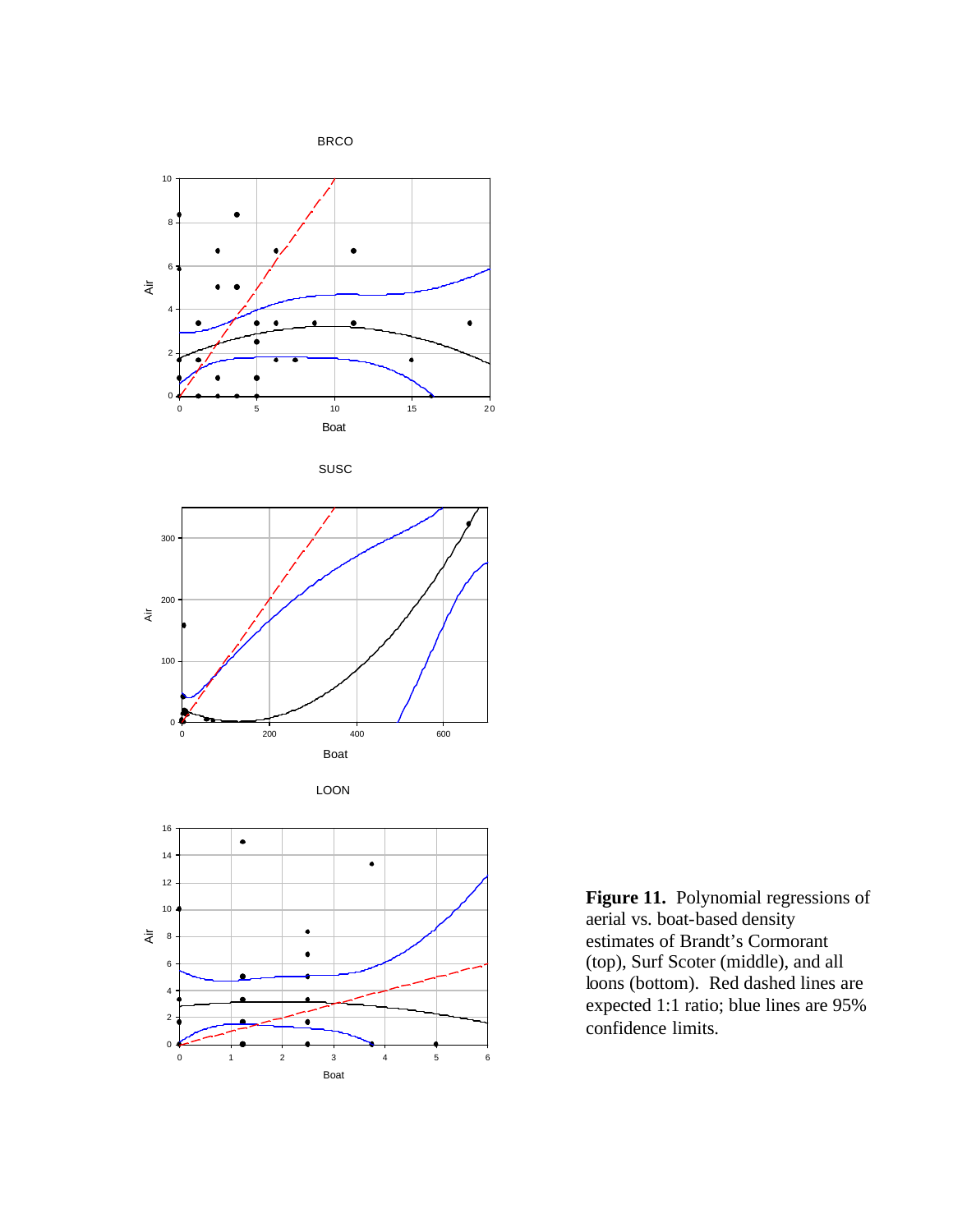SEOT



**Figure 12.** Polynomial regressions of aerial vs. boat-based density estimates of sea otter (top) and harbor porpoise (bottom). Red dashed lines are expected 1:1 ratio; blue lines are 95% confidence limits.